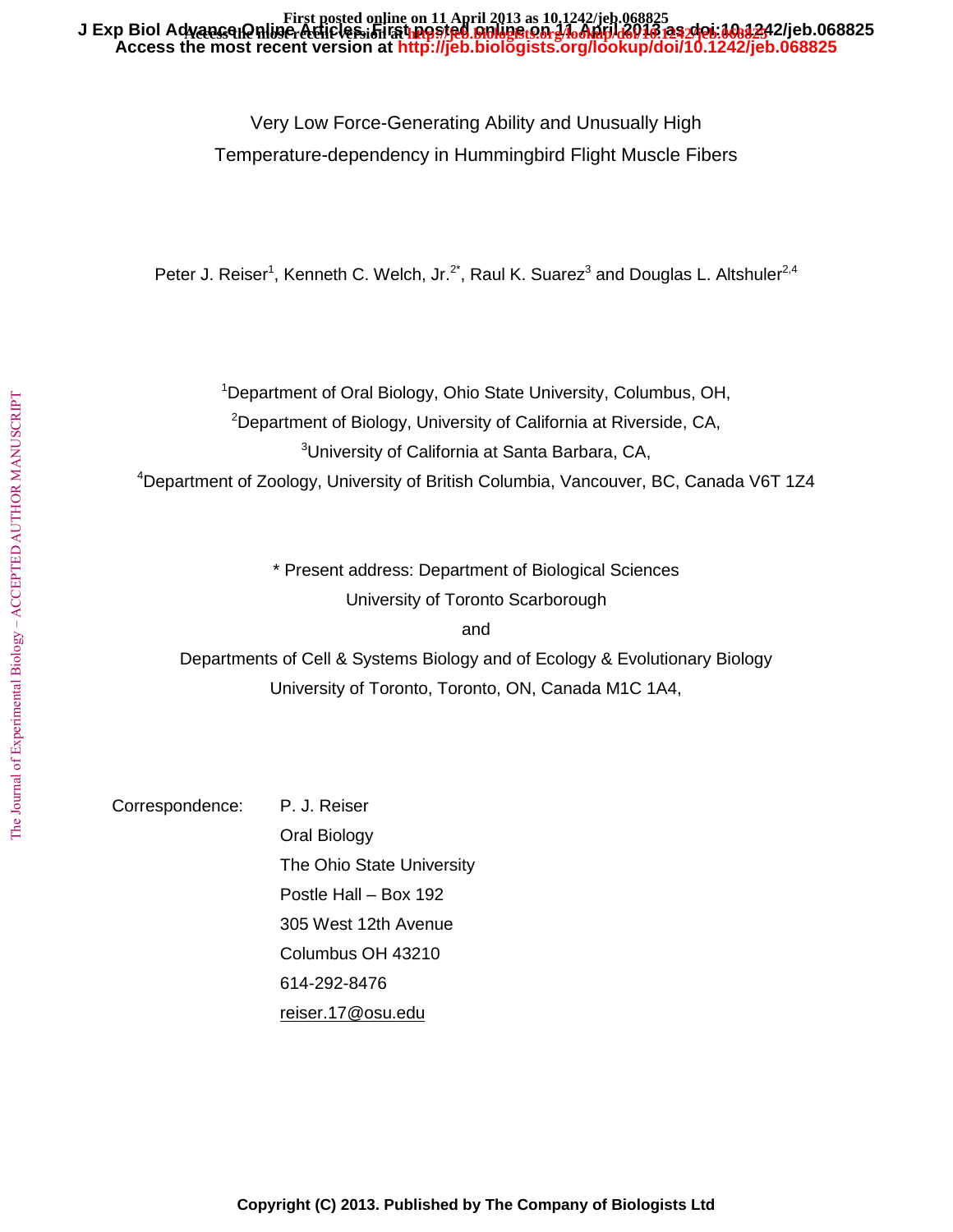# ABSTRACT

 Hummingbird flight muscle is estimated to have among the highest mass-specific power output among vertebrates, based on aerodynamic models. However, little is known about fundamental contractile properties of their remarkable flight muscles. We hypothesized that hummingbird pectoralis fibers generate relatively low force when activated in a tradeoff for high shortening speeds associated with the characteristic high wing beat frequencies that are required for sustained hovering. Our objective was to measure maximal force-generating ability (maximal force/cross-sectional area,  $P_0/CSA$ ) in single, skinned fibers from the pectoralis and supracoracoideus muscles, which power the wing downstroke and upstroke, respectively, in hummingbirds (*Calypte anna*) and in another similarly-sized species, zebra finch (*Taeniopygia guttata)*, which also has a very high wingbeat frequency during flight but does not perform a sustained hover. Mean  $P_0/CSA$  in hummingbird pectoralis fibers was very low - 1.6, 6.1 and 12.2 kN/m<sup>2</sup>, at 10, 15 and 20°C, respectively. P<sub>o</sub>/CSA in finch pectoralis fibers was also very low (for both species,  $\sim$ 5% of the reported P<sub>o</sub>/CSA of chicken pectoralis fast fibers at 15<sup>o</sup>C). Force generated at 20°C/force generated at 10°C (" $Q<sub>10-force</sub>$ " value) was very high for hummingbird and finch pectoralis fibers (mean = 15.3 and 11.5, respectively), compared to rat slow and fast fibers  $(1.8$  and 1.9, respectively). P<sub>o</sub>/CSA in hummingbird leg fibers was much higher than in pectoralis fibers, at each temperature, and the mean  $Q_{10\text{-}force}$  was much lower. Thus, hummingbird and finch pectoralis fibers have an extremely low force-generating ability, compared to other bird and mammalian limb fibers, and an extremely high temperature-dependence of force generation. The extrapolated maximum force-generating ability of hummingbird pectoralis fibers in vivo ( $\sim$ 48 kN/m<sup>2</sup>) is, however, substantially higher than the estimated requirements for hovering flight of *C. anna*. The unusually low P<sub>o</sub>/CSA of hummingbird and zebra finch pectoralis fibers may reflect a constraint imposed by a need for extremely high contraction frequencies, especially during hummingbird hovering.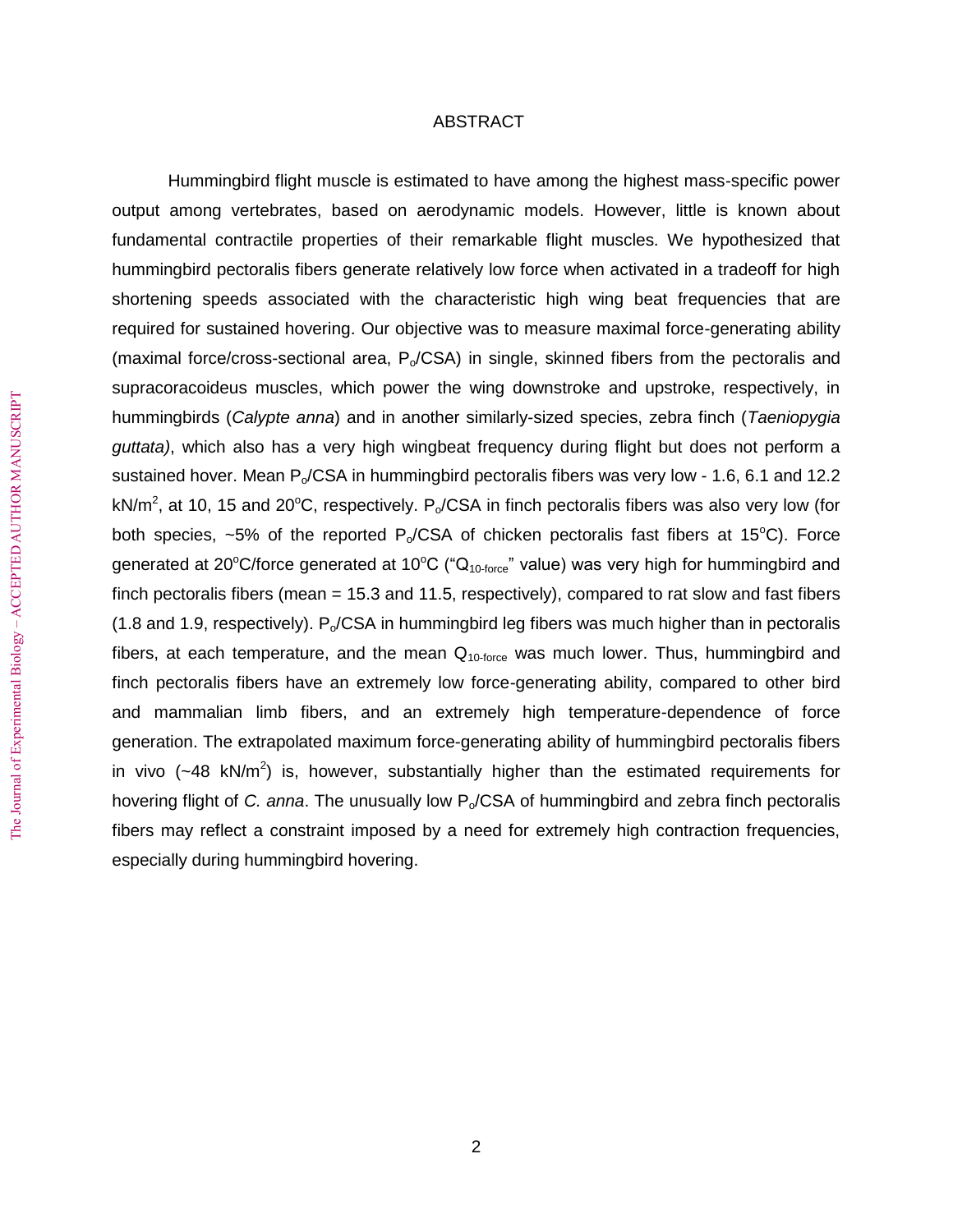# INTRODUCTION

The pectoralis and supracoracoideus muscles of birds power the downstroke and upstroke, respectively, during flight. Among vertebrates, sustained hovering is unique to hummingbirds and demands one of the highest rates of mass-specific power output of any steady-state form of vertebrate locomotion (73-219 W/kg muscle, conservatively assuming perfect elastic storage of energy across stroke transitions; Altshuler et al., 2010a, Chai and Dudley, 1996; Wells, 1993). Investigators have, particularly recently, identified a number of dietary, behavioral, morphological and neuromuscular specializations in hummingbirds that appear to facilitate hovering flight and the production and modulation of the high power output it requires. Hummingbirds can sustain aerobic metabolism at some of the highest rates observed in vertebrates when hovering under benign conditions and can substantially increase metabolism to meet greater power output demands during hovering under more taxing conditions, such as at high elevation or in reduced density gas mixtures (Suarez, 1992; Chai and Dudley, 1996; Chai et al.,1996; Welch and Suarez, 2008). Several morphological and physiological specializations in hummingbird flight muscles support this elevated aerobic capacity. Like other small-bodied birds, flight muscles in hummingbirds are composed exclusively of fast-twitch, oxidative fibers (Rosser and George, 1986; Lundgren and Kiessling, 1988; Welch and Altshuler, 2009). In addition, hummingbird flight muscles have the highest capillary and mitochondrial densities of any vertebrate locomotor muscles (Mathieu-Costello et al., 1992a). All hummingbirds are nectarivorous and display both behavioral and physiological adaptations that result in an enhanced capacity for fuel use (Suarez et al., 1990; Welch et al., 2006; Welch and Suarez, 2007; Welch et al., 2007). Further, hummingbirds exhibit enhancement of physiological and biochemical pathways responsible for the oxidation of dietary carbohydrate (in a process recently named the "sugar oxidation cascade") and endogenous fat stores (Suarez and Welch, 2009; Suarez 1996; Suarez et al., 2009, 2011). However, some of the same adaptations that serve sustained hovering, such as a high mitochondrial volume (Mathieu-Costello et al., 1992a), are likely to impact the magnitude of active stress (force per unit of fiber cross-sectional area) development by reducing the relative myofibrillar volume.

Significant progress has also been made in understanding the kinematics and aerodynamics of hummingbird hovering. The majority of force necessary to drive wingbeats during hovering is produced by flight muscles that undergo contractions at frequencies that are among the highest in vertebrate locomotory muscles. Wells (1993) reported very high power output of hummingbird flight muscles during hovering, based on an analysis of wing kinematic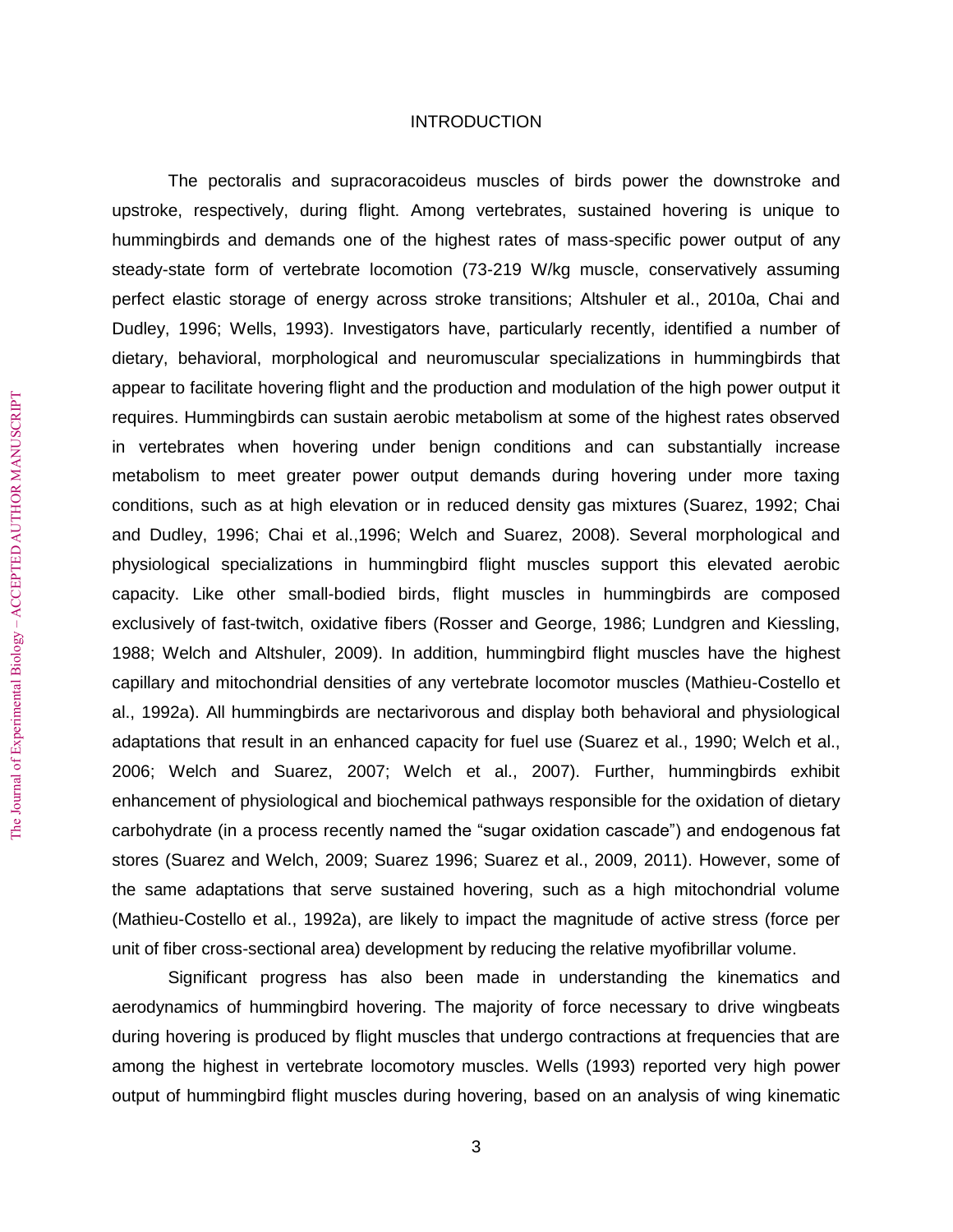data. More recently, Warrick et al. (2005) and Warrick et al. (2009) employed a particle velocimetry analysis to study hovering in rufous hummingbirds (*Selsasphorus rufus*) and reported that both the upstroke and downstroke generate lift, but do so unequally. Several studies have employed reduced density air mixtures or the application of additional weight to uncover how hummingbirds modulate wingbeat kinematics to control lift production (e.g., Chai and Dudley, 1996; Chai et al., 1996; Altshuler and Dudley, 2003; Altshuler et al., 2010b). The results revealed that hummingbirds can increase wingbeat frequency, wing stroke amplitude, or both parameters simultaneously to adjust mechanical power output.

Collectively, these studies have shown that the high power requirements and need for rapid and precise control characteristics of hovering flight in hummingbirds are associated with specialization of flight aerodynamics, kinematics and energetics as well as of the ultrastructure and morphology of flight muscles. However, fundamental contractile properties of muscle fibers that drive hovering in hummingbirds have not been examined. The primary goal of this study was to measure the force generating ability of single muscle fibers of hummingbird pectoralis muscle fibers, given their required high rates of contraction and relaxation during hovering and the reported trade-off between force and speed in muscles that operate at high frequencies (Rome et al., 1999; Rome, 2006). The results were compared to those from hummingbird leg muscle fibers, as well as pectoralis and leg muscle fibers from another avian species, zebra finch, *Taeniopygia guttata*, a species of similar body size that does not perform sustained hovering but has a relatively high wingbeat frequency during flight (28-30 Hz during horizontal flight and rapid ascent; Tobalske et al., 2005). Furthermore, it is known that hummingbirds can enter torpor at night (Kruger et al., 1982; Hiebert, 1991, 1992, 1993; Calder, 1994; Powers et al., 2003), during which they can become relatively immobile when body temperature decreases to as low as  $\sim$ 10-13°C (Bartholomew et al., 1957, Hiebert, 1990). Force generation in striated muscle is known to be temperature-dependent (Kuhn et al., 1977; Reiser and Lindley, 1990; Kawai, 2003; Ranatunga, 2010; see also Discussion). Therefore, another goal was to measure the force-generating ability of hummingbird flight and leg muscles at lower temperatures, to determine whether entry into torpor might have functional consequences for flight and perching capabilities. The approach was to measure maximal force generation in isolated skinned muscle fibers during steady, maximal activation. We measured force generation from  $10\text{-}20^{\circ}\text{C}$ , and discuss forces extrapolated to higher temperature because skinned muscle fibers are not stable when activated at the normal body temperatures of birds.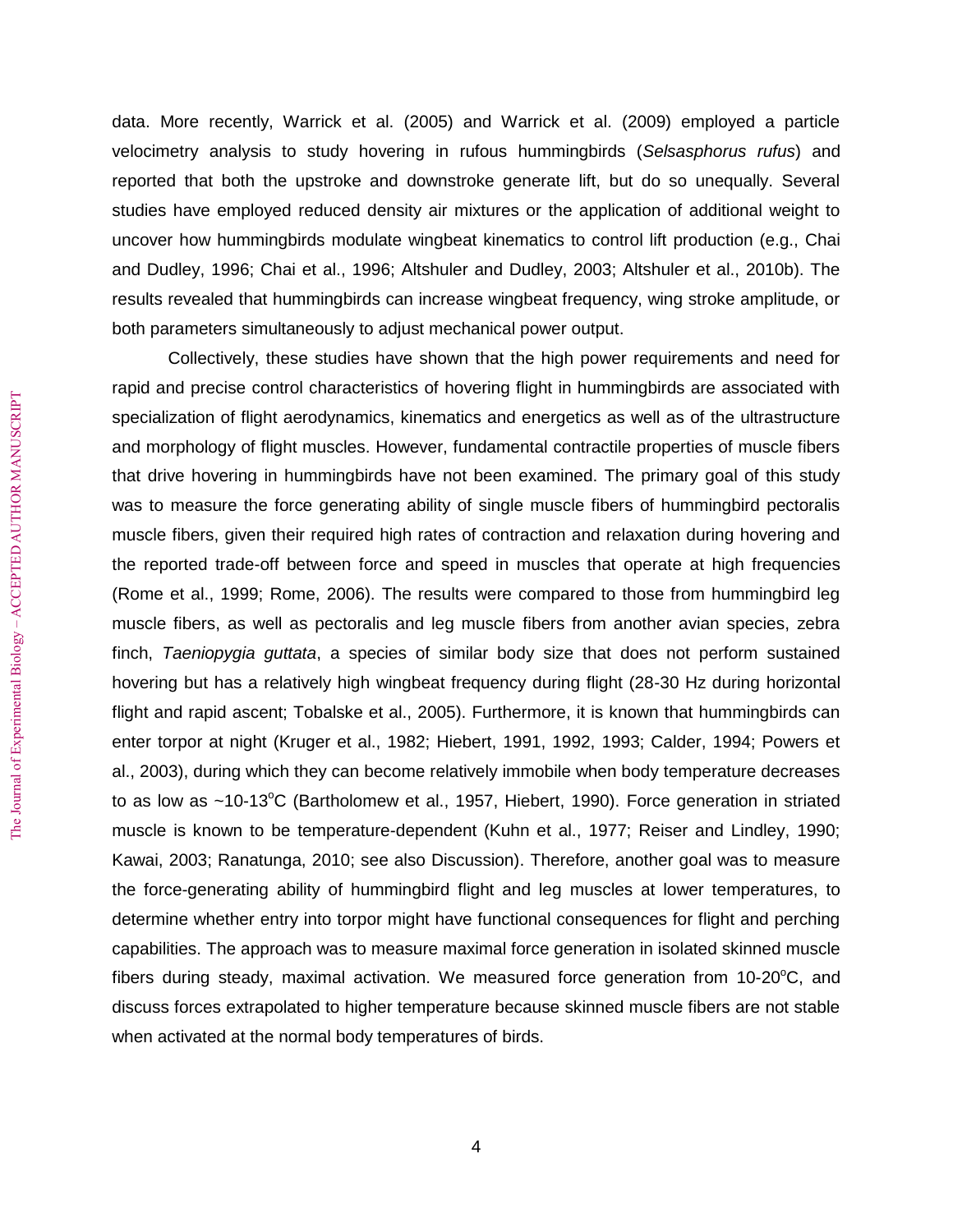# METHODS

*Animals.* Adult male birds were used for this study. Anna's hummingbirds (*Calypte anna*,  $n = 11$ ; body mass:  $4.7 \pm 0.1$  (SEM) g) were captured locally (Santa Barbara, CA and Riverside, CA) and zebra finches (*Taeniopygia guttata*,  $n = 10$ ; body mass:  $14.7 \pm 0.6$  g) were obtained from local vendors. Pectoralis strips (consisting of bundles of fibers, 1-2 mm thick) and lower legs (with skin removed) were collected from both species immediately following euthanasia (carbon dioxide asphyxiation or overdose of ketamine/xylazine) and placed in cold storage solution ("relaxing" solution, containing 50% (v/v) glycerol; Reiser et al., 1985). Samples were shipped overnight with ice packs frozen at -20°C to Ohio State University for the single fiber force measurements. Samples were also obtained from one adult male house sparrow (*Passer domesticus*; body mass: 33.5 g), which was found shortly after death, presumably resulting from collision with a nearby building. The weather conditions included overcast sky and  $4^{\circ}$ C ambient temperature. The bird was quickly transported to the laboratory within ~10 minutes. Blood ran freely when the heart was excised. The pectoralis muscle, which had a normal appearance and was very pliable (rigor had not developed), was immediately isolated, placed in cold relaxing solution, and bundles were prepared. Samples of the fast-twitch tibialis anterior and slow-twitch soleus muscles were also prepared from two-month old male Sprague-Dawley rats ( $n = 2$ ; body mass: ~250 g), following anesthesia (ketamine/xylazine) and decapitation. All of the shipped and locally-prepared muscle bundles were kept in storage solution at - $20^{\circ}$ C for up to five weeks. None of the hummingbird, finch, sparrow or rat fiber bundles were supported (i.e., tied to glass capillary tubes) at any time during shipment and/or storage in the present study. In two studies in this laboratory, two sets of fibers (n=9 in both) from rabbit diaphragm were studied with or without support during storage, with all other conditions, methodology, and apparatus being identical. The mean active stress with and without support during storage was 95.2 kN/m<sup>2</sup> and 103.6 kN/m<sup>2</sup>, respectively, and the difference was not statistically significant (t-test, p=0.195). We conclude from this that support during storage is not necessary. All of the procedures that were conducted on live animals were in accordance with protocols approved by the Institutional Animal Care and Use Committees of the University of California at Santa Barbara, University of California at Riverside, and Ohio State University.

*Force measurements.* Fibers were isolated from the bundles, in a Petri dish containing relaxing solution and using a dissection microscope, and were mounted in the experimental chamber. Individual hummingbird and finch leg muscles, from which fibers were isolated, were not identified. All of the fibers, except two sparrow pectoralis fibers, were studied within five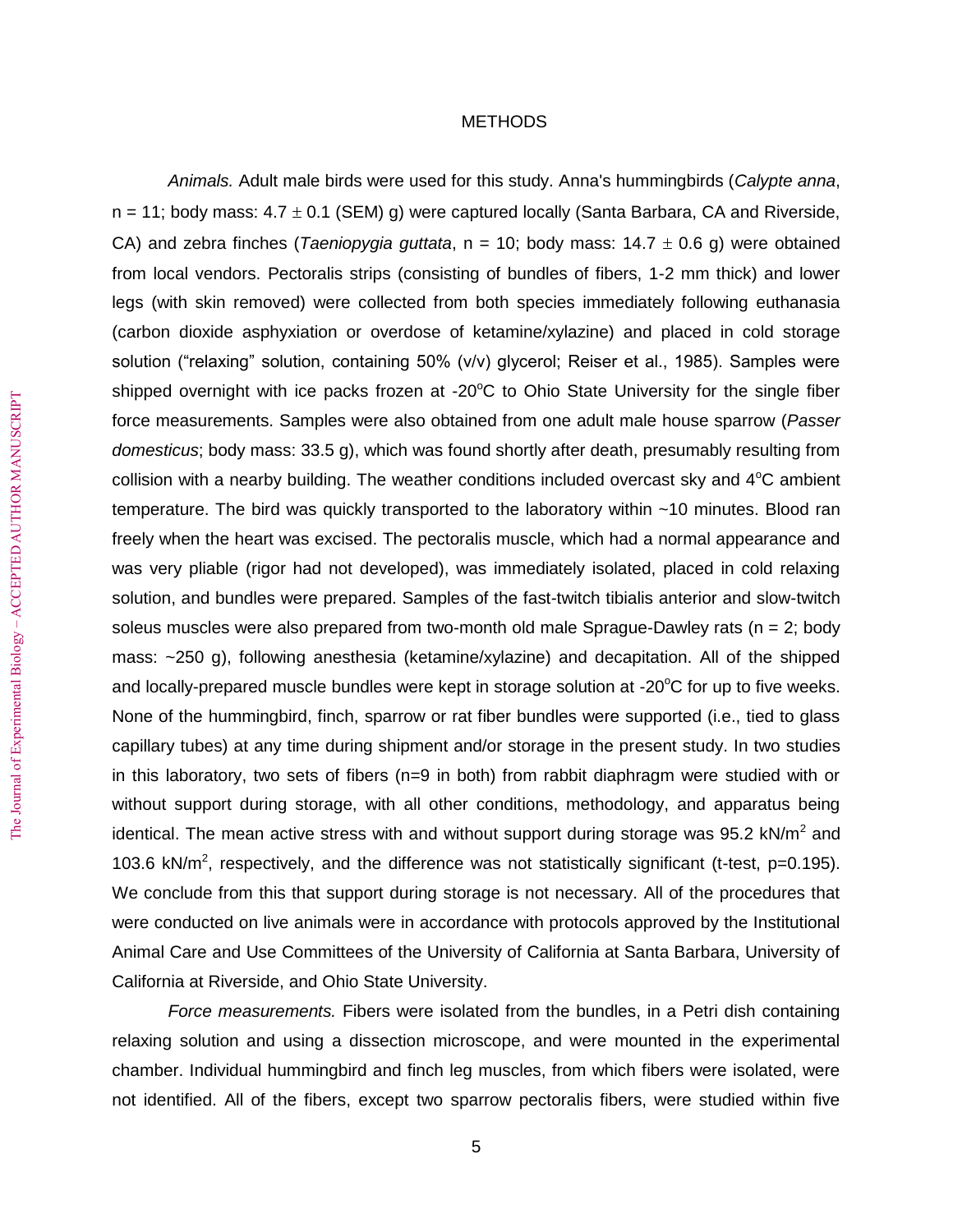weeks following euthanasia and force-generating ability did not change significantly over this time. The force-generating ability of two sparrow pectoralis fibers that were studied on day 50 was not different from the others in this group. The fibers were attached to a servo-controlled torque motor (model 322C, Aurora Scientific Inc., Aurora, Ontario, Canada) on one end and to an isometric force transducer (model 406 for bird fibers and model 403 for rat fibers, Aurora Scientific) on the other end, as illustrated by Moss (Moss, 1979). The motor and transducer were mounted on three-way positioners. A U-shaped experimental chamber, which was placed on the stage of an upright Nikon Labophot microscope, housed the mounted servomotor and force transducer, and a central spring-loaded stainless steel insert, the latter with a coverglass floor for transillumination of the fiber. The insert had three wells that contained solutions for bathing the fibers. The temperature of the insert was monitored with a thermistor, which was embedded in one of the wells and was connected to a thermometer (model 43TD Tele-Thermometer, Yellow Springs Instruments Co, Inc.; Yellow Springs, Ohio). Output from the thermometer was connected to a custom-built regulated power supply, which was, in turn, connected to three thermoelectric devices that cooled the chamber and central insert.

The mounted fibers were slowly stretched manually, by sliding the motor, until the fiber was set to just above slack length. The length of the portion of the fiber that was exposed to the bathing solution was determined by measuring the displacement of the experimental chamber when a microscope eyepiece reticle was aligned, first on one end, then the other end, of the fiber. The chamber displacement was measured with a dial indicator (model 25-881, L.S. Starrett Co., Athol, MA; resolution: 10 μm) that was in contact with the microscope stage. A camera, which was mounted on the top of the microscope, was used to capture images of the fibers in the experimental chamber, using brightfield illumination. An image of the central portion of the fiber was captured at this length and the sarcomere length at this fiber length (referred to as SL<sub>null</sub>) was determined. There was a broad range of SL<sub>null</sub> between groups of fibers. A group in this study consisted of either pectoralis, supracoracoideus (hummingbird only), or leg fibers from an individual species. The pectoralis fibers from each bird species had very short mean  $SL<sub>null</sub>$  values (the mean for the three species ranged from 1.84 to 1.89  $\mu$ m) and hummingbird leg fibers had a much longer mean value (2.45  $\pm$  0.08 (SEM) µm). Several initial hummingbird pectoralis and supracoracoideus fibers were stretched to a slightly (5-10%) longer resting sarcomere length (SL<sub>rest</sub>) and were activated, but they immediately tore. Force generation was successfully measured in three hummingbird pectoralis fibers at several sarcomere lengths, beginning with SL<sub>null</sub> and followed by setting the fibers to longer sarcomere lengths prior to activation. On average, generated force increased by about two-fold from  $\sim$ 1.9 µm to  $\sim$ 2.2 µm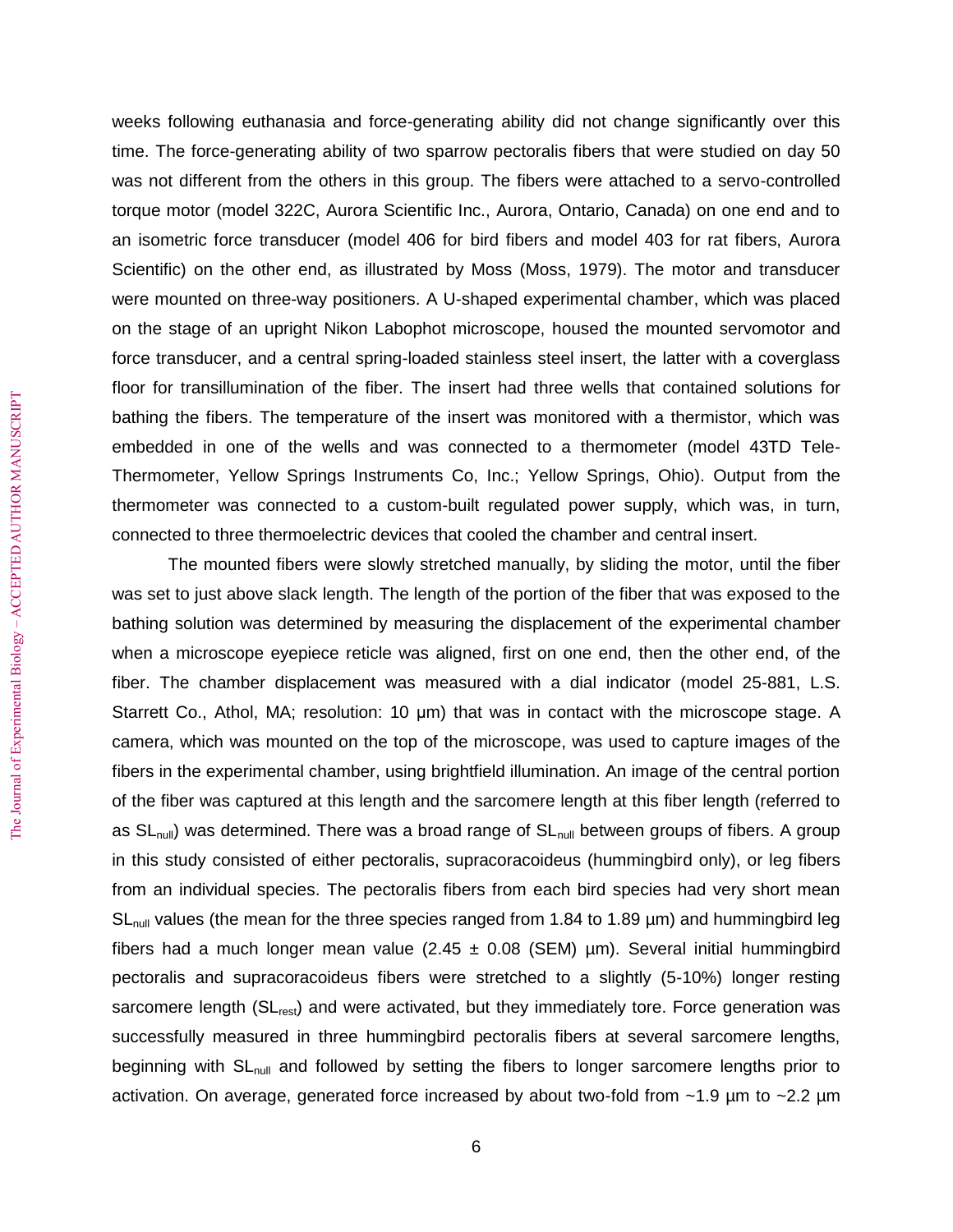and precipitously fell with additional increases in sarcomere length in each of these fibers. Therefore, the fibers from hummingbird and finch pectoralis and hummingbird supracoracoideus were set to a resting sarcomere length (SL<sub>rest</sub>), prior to activation, that was equal or very close to SL<sub>null</sub> (Table 1) to prevent tearing during activation. SL<sub>rest</sub> in rat fibers was typically set to a value that is closer to the SL corresponding to maximal force generation in mammalian fibers (2.2-2.5 µm). This resulted in force being measured at different SLs in different groups of fibers. Several experiments were conducted to evaluate the contribution of the variation in SL<sub>rest</sub> to the differences in force generating ability between groups of fibers (see Results).

Fiber cross-sectional area (CSA) was calculated from width and depth measurements and assuming an ellipsoidal shape. Fiber width was measured from images as described above for measuring SL. Fiber depth was measured with the same camera, using a fiber optic lamp and two front surface mirrors in the experimental chamber, which allowed capturing a side-view of the fiber.

Solutions, contained in the wells of the chamber insert, for force measurements were prepared at each temperature, as described in Greaser et al. (1988). A separate set of solutions (pCa 4.0, pCa 9.0, and the HDTA-containing solution) was prepared for 10, 15 and 20 $^{\circ}$ C. The same constituent concentrations, ionic strength (180 mM), and pH (7.0) were specified for each temperature. All fibers were activated with pCa 4.0 (i.e., free  $[Ca<sup>2+</sup>] = 0.1$  mM) solution four times at each temperature and an average absolute force was calculated. Resting force, determined in pCa 9.0 solution was subtracted from the total force to calculate the active force generated. The fiber was briefly soaked in a solution with pCa 9.0, 0.05 mM EGTA and 6.5 mM HDTA prior to activation in the pCa 4.0 solution (Greaser et al., 1988). Mean active force at each temperature was normalized with fiber cross-sectional area (CSA). The relative force/pCa relationship at 20 $\degree$ C was determined (as described in Greaser et al., 1988) for three fibers from hummingbird and finch pectoralis and leg muscles and from sparrow pectoralis muscle to ensure that pCa 4.0 was maximally activating. This temperature was chosen because the low forces generated at submaximal levels of activation at lower temperatures were difficult to measure reliably. The fibers were isolated from one additional animal of each species. The results (shown in Supplementary Figure 1) indicate that relative force was maximal at pCa 4.0 or at a slightly higher pCa value for each group of fibers. Results from previous studies (e.g., Metzger and Moss, 1990; Wahr et al., 1997; Danieli-Betto et al., 2000) have shown that pCa 4.0 or higher is maximally activating for rat fast and slow fibers.

Initial sets of hummingbird supracoracoideus and pectoralis fibers were studied at only 10 $\degree$ C. Subsequently, ten fibers from hummingbird and finch pectoralis and leg muscles (i.e., 40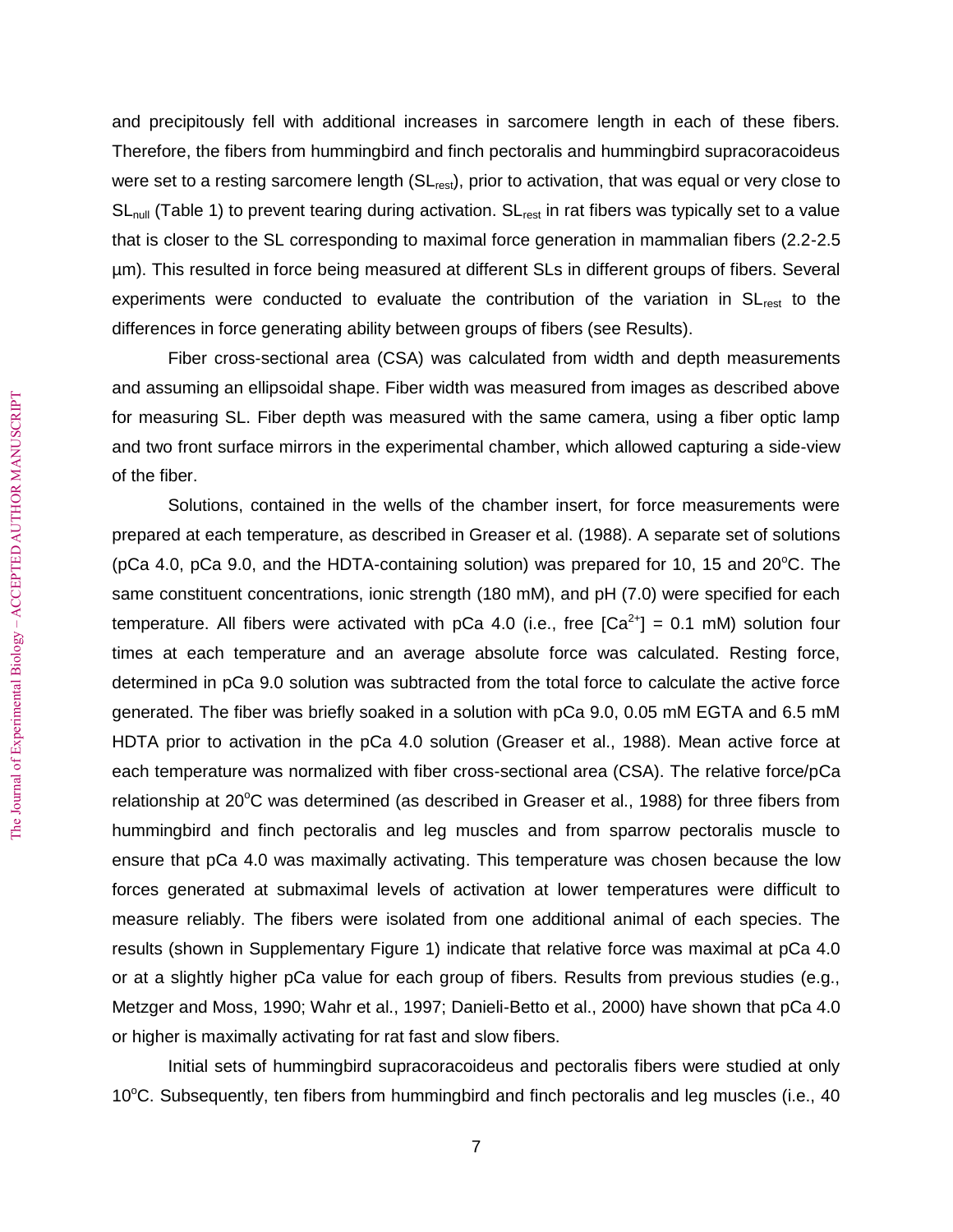fibers total) were studied at each temperature and a complete set of data was obtained for every fiber - that is, four force measurements at each temperature. The average of the force generated by each fiber at each temperature was used for statistical analysis. The order in which temperature was varied, from 10, 15, and 20 $\degree$ C, or 20, 15, and 10 $\degree$ C, was alternated for each subsequent fiber. Measurements at higher temperatures were not attempted because skinned muscle fibers are not stable above  $\sim$  20 $\degree$ C, when activated in solutions with a calcium concentration that ensures maximal activation. The reason for the instability is not clear but it likely is related, at least in part, to the loss of the sarcolemma which otherwise could provide structural support during episodes of high force generation. Five fast and five slow fibers from rat tibialis anterior and soleus, respectively, were also studied at each temperature. Five fibers from the pectoralis muscle of one adult house sparrow were studied at only  $10^{\circ}$ C. A "stability factor" was calculated for each fiber, as follows. The ratio of the force generated during the last (fourth) activation was divided by the force generated during the first activation at each temperature at which a fiber was studied. The average of the ratios (stability factor) for each temperature for a given fiber was calculated. The average of the stability factor for each group of fibers was then calculated. A stability factor greater or lesser than 1.00 indicates that, on average across all temperatures, the final force generated was greater or lesser, respectively, than the first force generated. For hummingbird pectoralis, supracoracoideus and leg fibers, the average stability factor was 1.11, 1.12 and 1.01, respectively. For finch pectoralis and leg fibers, the average stability factor was 1.09 and 1.01, respectively. For sparrow pectoralis fibers, the average stability factor was 1.12. For rat fast and slow fibers, the average stability factor was 1.00 and 0.98, respectively. It was concluded that all groups of fibers were stable during the measurements, with a small augmentation of force in the pectoralis/supracoracoideus fibers. The basis for the augmentation was not determined.

Slack ( $\sim$ 15% of fiber length) was introduced in the fiber by rapid (completed in  $\sim$ 3 ms) movement of the motor when peak steady force was attained. The motor was maintained at this position for 90 seconds to allow sufficient time to return the fiber to pCa 9.0 solution and complete relaxation (both usually complete within 10 seconds) before being re-extended. The slackening of the fiber dropped the force to a baseline (illustrated in Figure 2). The drop in force was measured and was recorded as total force. An identical slackening step was performed when the fiber was fully relaxed, while bathed in the solution with pCa 9.0, to measure the resting force in the fiber. Active force was calculated by subtracting resting force (at pCa 9.0) from total force (at pCa 4.0). The fibers took up the induced slack very slowly (over several seconds) at 10 $\degree$ C. Attempts were made to measure the maximal shortening velocity from the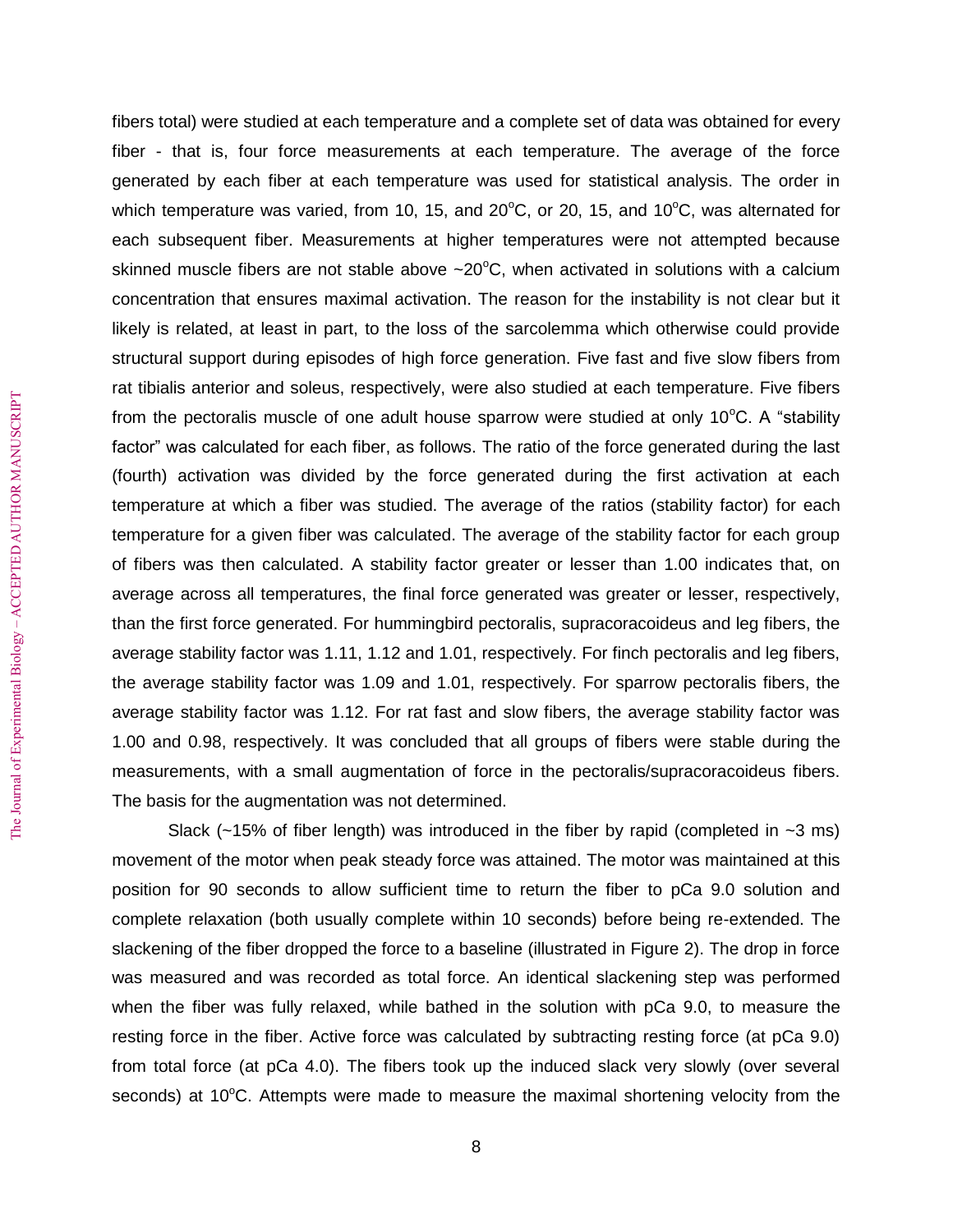force records (using the "slack test"), but the very low signal-to-noise ratio in pectoralis fibers of all species precluded making reliable measurements. The same fibers took up the induced slack at 15<sup>o</sup>C faster but it was still very difficult to measure shortening velocity accurately, for the same reason. Therefore, shortening velocity was not measured in this study.

Force was measured in several fibers before and after being soaked in 10  $\mu$ M exogenous fast-type chicken troponin-C (TnC) for 35 minutes at  $15^{\circ}$ C to test whether the low force generation observed in some fibers was due to a possible loss of TnC during storage.

*Estimation of myofibrillar volume.* Relative myofibrillar area was determined from a set of 8 x 10 in. prints, made from a subset of the original 70 mm electron micrograph negatives generated from transverse sections of rufous hummingbird (*Selasphorus rufus*) pectoralis muscle analyzed by Mathieu-Costello et al. (1992a). A detailed description of tissue sampling, preparation, and how electron micrographs were obtained is given in Mathieu-Costello, et al. (1992a). Micrographs from hummingbirds (*S. rufus*;  $n = 4$ ; body mass: 3.2  $\pm$  0.1 g) were digitized at 600dpi resolution. Three to twelve micrographs from non-overlapping areas of muscle from each bird were analyzed as follows: myofibrils were carefully traced using the "wand" tool in Adobe Photoshop CS4 (Adobe Systems Incorporated, San Jose, CA, USA). The traced area was copied, made entirely black, and saved as a separate image at the same resolution. The selected area of myofibril was determined in pixels using the "measurement" function within ImageJ, version 1.45s (National Institutes of Health, USA). This process was repeated for all non-myofibrillar areas of the fiber (e.g. mitochondria, lipid droplets, sarcoplasmic reticulum). Relative myofibrillar area was calculated as the total myofibrillar area (in pixels) divided by the total area of myofibrillar area and non-myofibrillar area (in pixels). The values reported are the mean  $\pm$  SEM, calculated from the average value for each individual.

*Statistics.* Fibers within a group were pooled from multiple animals, because there was very little variation between individual birds of the same species. The statistical significance of differences between mean values were evaluated with either a paired (comparing a single group of fibers at different temperatures) or unpaired (same temperature, different fiber groups) t-test. Significance was set at P values less than or equal to 0.05. All of the values are reported as the mean  $\pm$  standard error of the mean.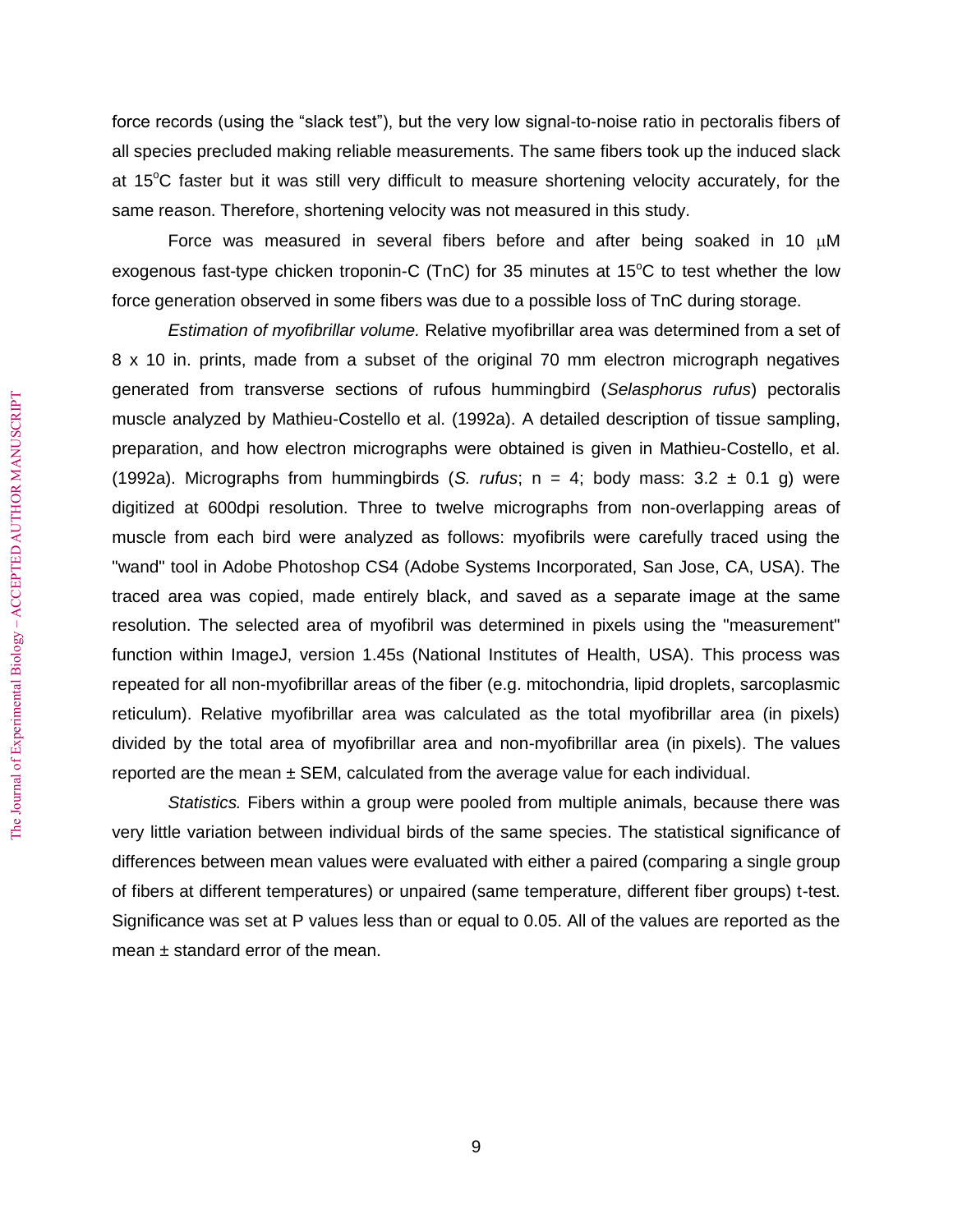### RESULTS

An image of a typical hummingbird pectoralis fiber, mounted in the experimental chamber, is shown in Figure 1. The striation pattern in the majority of fibers was very clear and uniform, allowing for reliable sarcomere length measurements (Table 1). Fibers from hummingbird pectoralis and supracoracoideus muscles (ten fibers from both muscles) were initially studied at 10<sup>o</sup>C and the mean force/CSA generated in the pCa 4.0 solution was  $3.2 \pm 1.1$ and 3.8  $\pm$  1.4 kN/m<sup>2</sup>, respectively.

Given the very low  $P_0/CSA$  in these two groups of fibers at 10 $^{\circ}$ C, measurements were made at 10, 15, and  $20^{\circ}$ C in another group of hummingbird and finch pectoralis and leg muscle fibers (ten in each group, 40 total). Force records from one hummingbird pectoralis fiber are shown in Figure 2. The mean  $P_0/CSA$  generated by hummingbird and finch pectoralis fibers at 10<sup>o</sup>C was again extremely low (Table 1) and did not differ between the two species (P = 0.293). The P<sub>o</sub>/CSA generated in pectoralis fibers at 15<sup>o</sup>C was significantly greater (~4-fold; P < 0.001) in both species than the force generated at  $10^{\circ}$ C, and differed significantly between species (P  $<$  0.04). Forces generated at 20°C were even greater than at 15°C (~2-fold; P  $<$  0.00001) for both species and differed between species (P < 0.004). The mean  $Q_{10\text{-}force}$  values (force at  $20^{\circ}$ C/force at 10 $^{\circ}$ C) were very high (Table 1) for hummingbird and finch pectoralis fibers and did not differ significantly between species.

Leg muscle fibers from both species generated greater  $P_0/CSA$  at each temperature (Table 1), compared to pectoralis fibers in the same species (P < 0.0002 for all comparisons). Hummingbird and finch leg fibers differed from each other only at  $15^{\circ}$ C (P < 0.047). The mean  $Q_{10\text{-force}}$  values for hummingbird and finch leg muscle fibers, from 10°C to 20°C, were much lower than in pectoralis fibers (Table 1) and differed significantly (P < 0.022) between species.

The relationship between  $P_0/CSA$  and temperature was linear between 10<sup>o</sup>C to 20<sup>o</sup>C for each group of fibers (i.e., hummingbird and finch pectoralis and leg). The correlation coefficient of the regression of generated force with temperature was calculated for each fiber in each group. The mean of the coefficient for all of the fibers in a group varied from 0.98 to 0.99.

Five sparrow pectoralis fibers were studied at 10<sup>o</sup>C (Table 1). The maximal P<sub>o</sub>/CSA was much greater (P < 0.00003) than in the hummingbird and finch pectoralis fibers at 10 $\degree$ C. Ten rat limb muscle fibers (five fast fibers from the tibialis anterior and five slow from the soleus) were also studied at 10, 15, and  $20^{\circ}$ C (Table 1). Fiber type identification (either slow or fast) was based upon myosin heavy chain isoform composition, as determined by SDS-PAGE (not shown). The mean  $P_0/CSA$  at each temperature was very similar for both groups of fibers (Table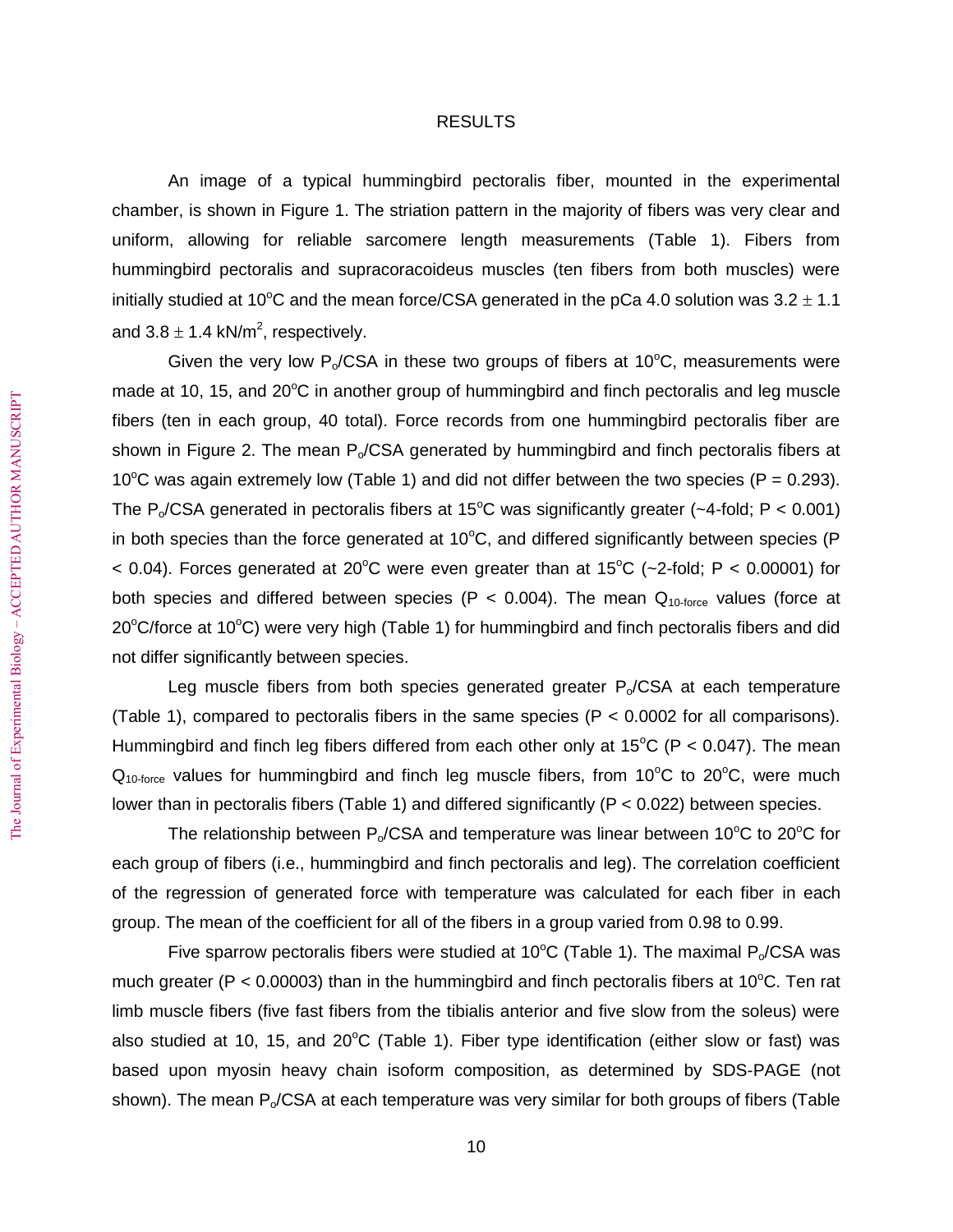1). The mean  $Q<sub>10-force</sub>$  values for fast and slow fibers were very similar and both were much lower than for hummingbird and finch pectoralis fibers.

Muscle fibers from which troponin C (TnC) is extracted or is spontaneously lost during storage generate less force, compared to intact fibers (Nakayama et al., 1983; Moss et al., 1986). Force generation was, therefore, measured (at  $10^{\circ}$ C) in three additional hummingbird fibers (two pectoralis and one supracoracoideus), before and after soaking the fibers in exogenous fast-type chicken troponin C (TnC, 16.7 µM in pCa 9.0 solution, for 35 min; Davis et al., 2002), to test whether the low force generation in these fibers was due to loss of TnC during storage. Mean force after the TnC soak was 0.5 kN/m<sup>2</sup>. These fibers were in the low end of the range in the force generating ability ( $P_o/CSA$ ) of hummingbird pectoralis and supracoracoideus fibers, and force did not increase significantly after the TnC soak. This indicates that the low force generating ability of hummingbird and finch pectoralis fibers was not due to loss of TnC during storage.

Given the very short  $SL<sub>null</sub>$  in hummingbird pectoralis and supracoracoideus fibers and the very low  $P_0/CSA$  at 10<sup>o</sup>C, the mean  $P_0/CSA$  generated in each of the hummingbird fibers at 10 $\degree$ C was plotted against the sarcomere length (SL<sub>rest</sub>) to which each fiber was set prior to force measurements. The results, shown in Figure 3, indicate that  $P_0/CSA$  is not related to sarcomere length, over the range of SL<sub>rest</sub> used in this study, for the supracoracoideus fibers and leg fibers  $(P = 0.737$  and 0.886, respectively). The relationship between  $P_0/CSA$  and sarcomere length in pectoralis fibers was marginally significant  $(P = 0.049)$ . However, most pectoralis and supracoracoideus fibers, when stretched beyond  $SL<sub>null</sub>$ , tore when activated (see Methods), so they could not be compared to leg fibers at the same sarcomere lengths.

The relative myofibrillar and mitochondrial areas of hummingbird pectoralis muscle were 67  $\pm$  1% and 27  $\pm$  1%, respectively, which is close to values for volume densities reported by Mathieu-Costello, et al. (1992a).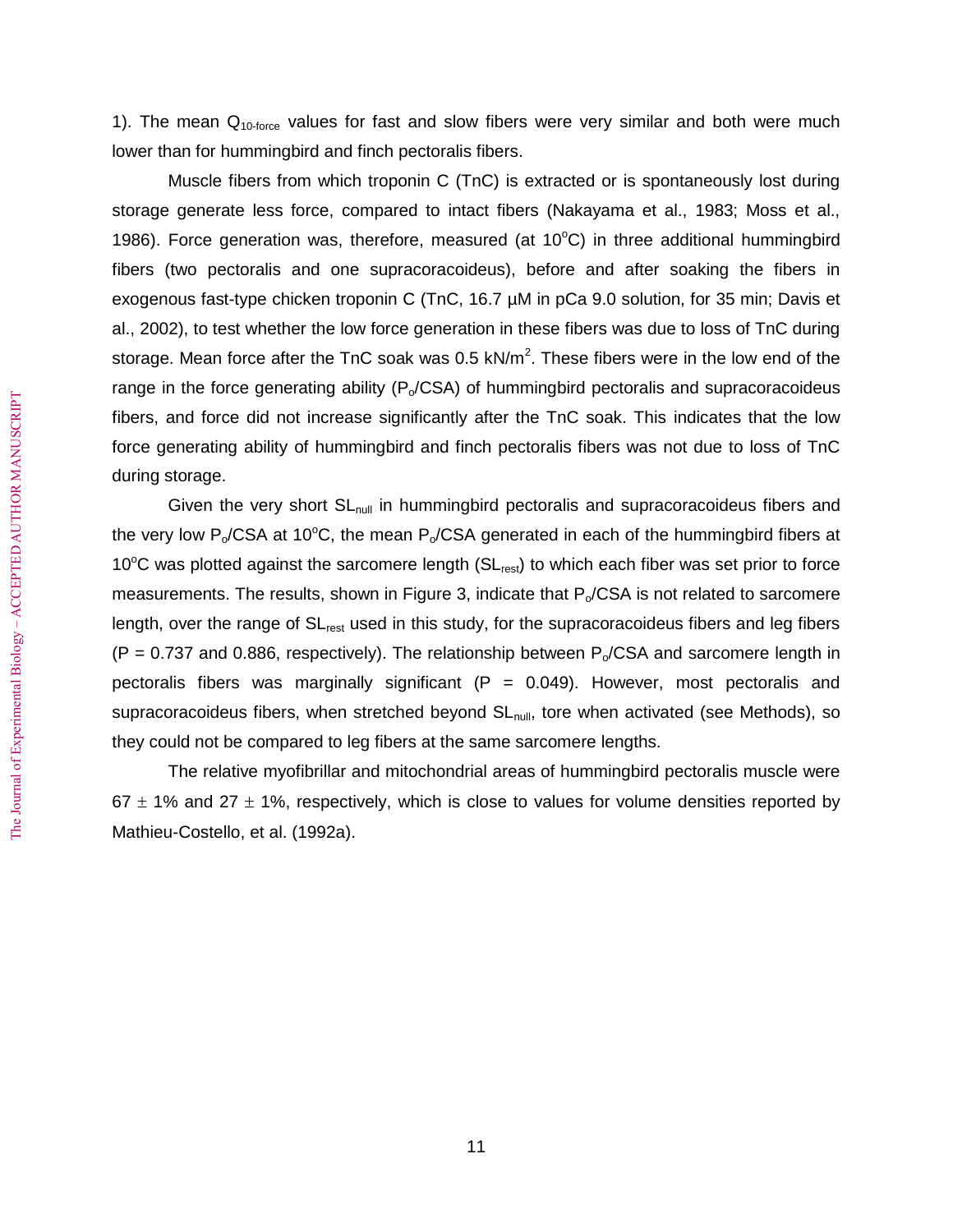# **DISCUSSION**

The results of this study reveal very low force generating ability of hummingbird pectoralis and supracoracoideus muscle fibers. The results also demonstrate an exceedingly high temperature-sensitivity of force generation in pectoralis fibers. Low force generation and relatively high temperature-sensitivity are also characteristics of zebra finch pectoralis fibers.  $P<sub>o</sub>/CSA$  of hummingbird and finch pectoralis fibers is ~5% of that reported for chicken pectoralis fibers at 15°C (165 kN/m<sup>2</sup>) (Reiser et al. (1996).

The observed mean  $Q_{10\text{-}force}$  values of force generation of skinned hummingbird and finch pectoralis fibers (15.3 and 11.5, respectively) are much greater than the  $Q<sub>10-force</sub>$  of fibers from other vertebrate species (Medler, 2002) and are among the highest of studied biological processes (Dell et al., 2011). Tetanic force increases about 3-fold in mouse flexor digitorum brevis muscle fibers, from 10°C to 20°C (Lannergren and Westerblad, 1987), and the  $Q_{10\text{-}force}$ values of rat slow and fast fibers in the present study were 1.8-1.9 over the same temperature range. Human vastus lateralis fibers had a  $Q_{10\text{-force}}$  of force generation of ~2.2 from 12<sup>o</sup>C to 22<sup>o</sup>C in one study (Bottinelli et al., 1996). An approximate 5-fold increase in force generated in rabbit psoas fibers, following a rapidly induced temperature-jump of more than  $30^{\circ}$ C (from ~5<sup>o</sup>C to ~36°C) has been reported (Bershitsky and Tsaturyan, 2002).  $Q_{10\text{-}force}$  values for force generation in frog fibers are even lower (~1.2-1.4, reviewed in Rall and Woledge, 1990; Tsaturyan et al., 1999). The mean  $P_0/CSA$  of adult chicken pectoralis fibers at 15<sup>o</sup>C (Reiser et al., 1992; Reiser et al., 1996) was approximately three times greater than at  $10^{\circ}$ C (P. J. Reiser, unpublished). Thus, force generation of chicken pectoralis fibers is also very temperature dependent, but apparently not to the extent that it is in hummingbirds and finches. Therefore, the  $Q_{10\text{-force}}$  of force generation in hummingbird and finch pectoralis fibers is unusually high, compared to other reported values.

Generally, muscle stiffness, interpreted as reflecting the number of attached crossbridges, increases much less with increasing temperature than does force generation, suggesting that the force generated per crossbridge increases with temperature (Ford et al., 1977; Kuhn et al., 1979; Goldman et al., 1987; Piazzesi et al 2003; Decostre et al., 2005). However, Kawai and co-workers have proposed that force generated per crossbridge is independent of temperature and that the increase in muscle force with increased temperature is due to a shift in the crossbridge population (reviewed in Kawai, 2003). The mechanism underlying the steep dependence of force generation on temperature in hummingbird and finch pectoralis fibers in not known. It is possible that an increase in temperature shifts attached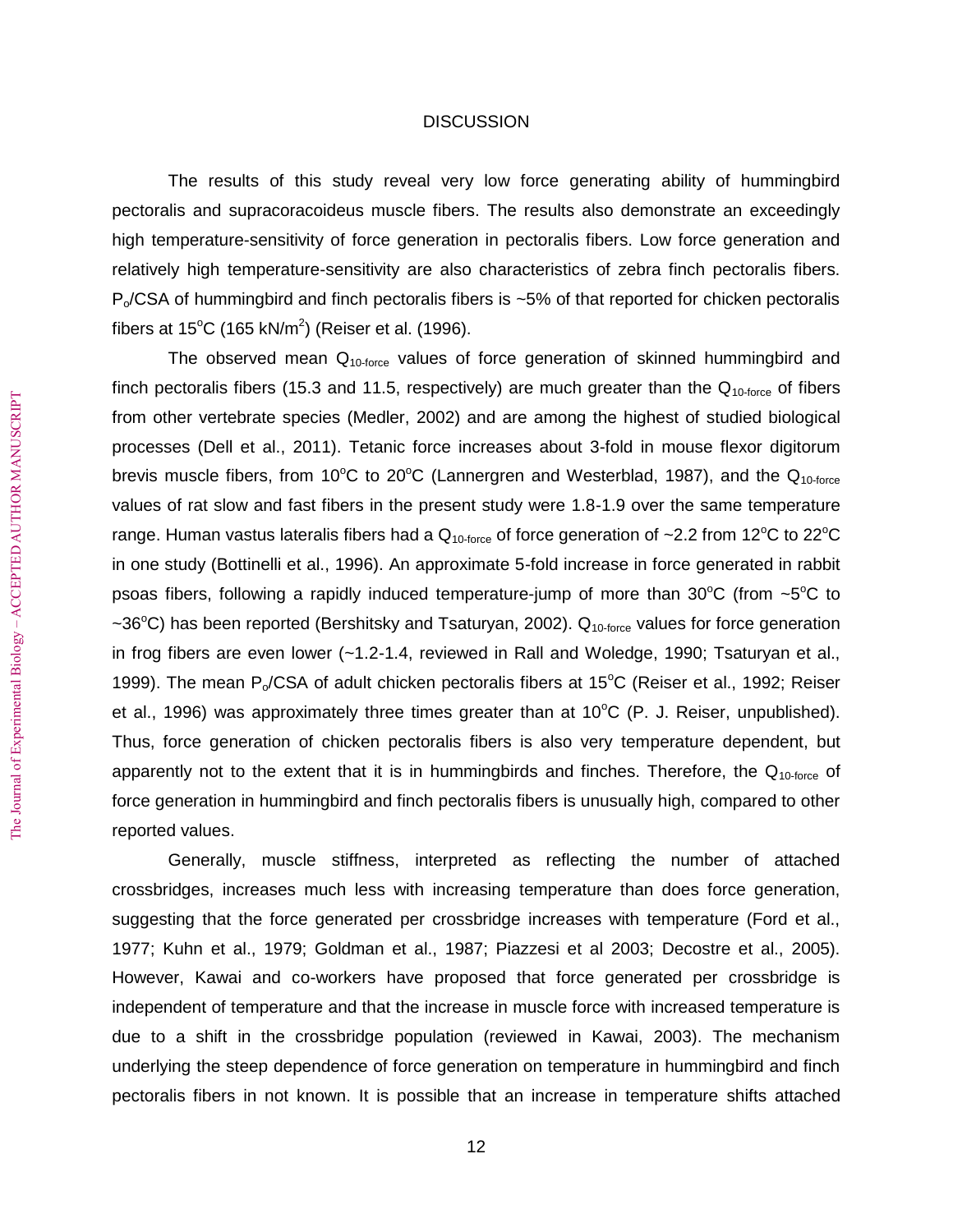crossbridges to a higher force-generating state that is not extensively populated at lower temperatures (Woledge et al., 2009). Whether the observed temperature-sensitivity is due to greater force per crossbridge and/or a shift in the crossbridge population, the change(s) appear(s) to be of far greater magnitude than in other studied muscles.

Contraction kinetics of the hummingbird and finch pectoralis muscle must be very fast to drive wingbeat frequencies of 40-50 Hz and 25-30 Hz, respectively. It might be expected that a muscle that operates cyclically at high frequencies would generate relatively low peak twitch force, due to rapid calcium uptake to drive fast relaxation. The fibers in the present study were activated in a steady state, so the stresses generated during wingbeat twitches *in-vivo* would presumably be even lower than the values in Table 1, at the same temperatures. The low force is explained partly by the high mitochondrial volume in these fibers (Mathieu-Costello et al, 1992a), as discussed below. In addition, it is possible that the same characteristics of the myosin that is expressed in the pectoralis of hummingbirds, and perhaps other small birds, which allow high rates of crossbridge cycling, are also associated with low force generation and a steep temperature-dependence of force generation.

High wingbeat frequencies during hovering require that periods of force production are brief so that continued tension does not hamper muscle lengthening during the opposing stroke. Flight muscle (pectoralis and supracoracoideus) represents, on average, ~26% of body mass, based upon a comparison of twenty-four hummingbird species (Hartman, 1961; Altshuler et al., 2010a), whereas it is ~17% in most bird species (Greenewalt, 1962). It is possible that a greater muscle mass, and corresponding muscle cross-sectional area, are required to power hovering flight, as a compensation for the low force generating ability, the latter possibly being required in exchange for high rates of contraction during hovering, consistent with a trade-off between force and speed in very fast muscles (Rome et al., 1999; Rome, 2006).

Mitochondrial volume, relative to total cell volume, is much greater (approximately onethird of cell volume) in rufous and ruby-throated hummingbird pectoralis and supracoracoideus muscle fibers (Grinyer and George, 1969; Mathieu-Costello et al, 1992a) than in fibers of other muscles (e.g., 4% and 6% in cat gracilis and soleus, respectively; Schwerzmann et al., 1989; 6% in rat soleus; Mathieu and Costello et al., 1992b). The enhanced oxidative capacity enabled, in part, by such high mitochondrial densities, permits the relatively high metabolic rates displayed by hovering hummingbirds (Suarez, 1992), facilitating high levels of sustained mechanical power output. However, finite fiber volumes mean that increased mitochondrial densities must be accompanied by lower densities of other fiber components. Relative myofibrillar volume in hummingbird pectoralis fibers is ~60% (Mathieu-Costello et al., 1992a),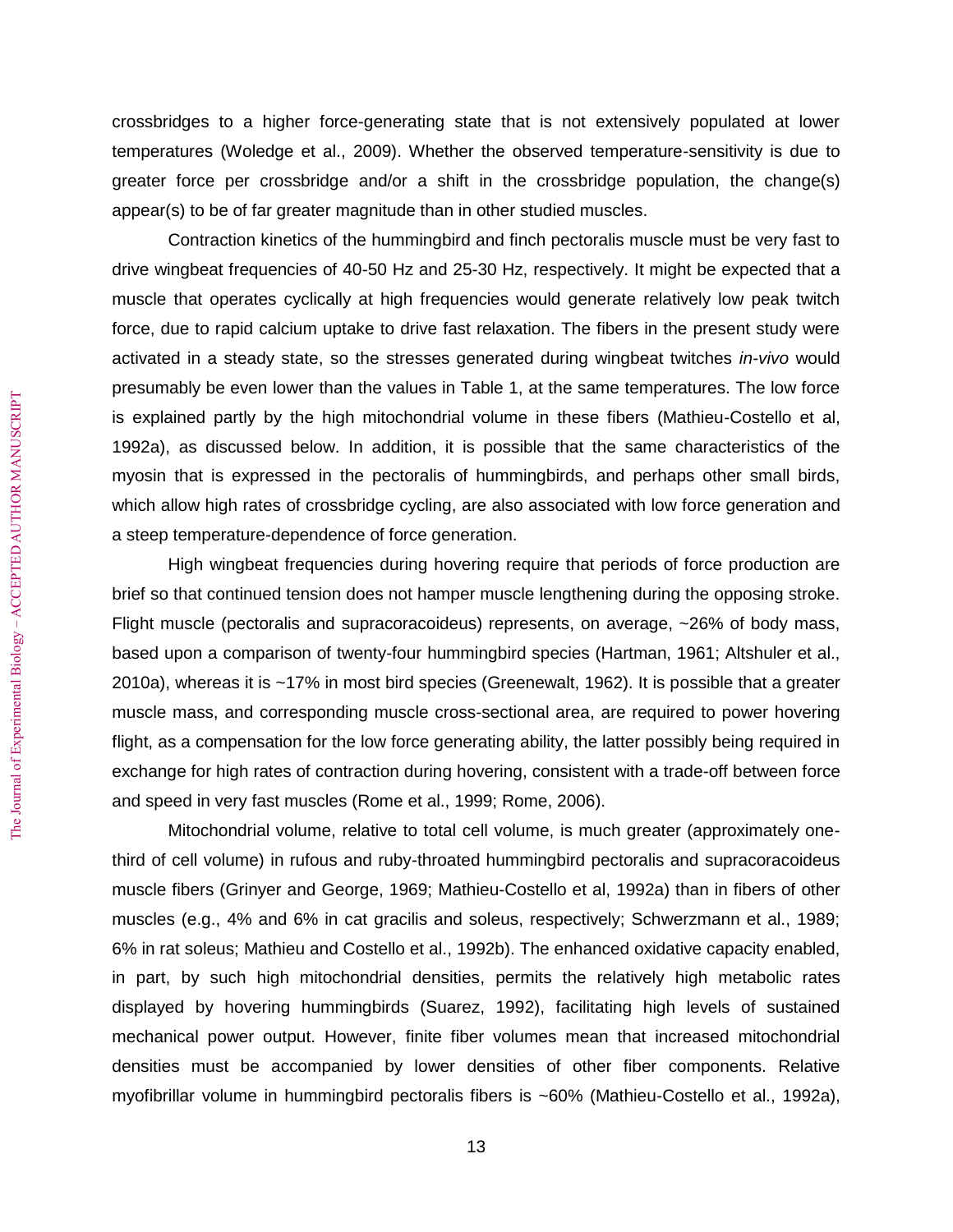which is much lower than in rat soleus (90%; Mathieu-Costello et al., 1992b). From analysis of cross-sectional electron micrographs of hummingbird pectoralis, we calculated that myofibrillar cross-sectional area accounted for ~67% of total fiber cross sectional area, a value quite similar to relative volume. Using this value, and assuming that published values for relative myofibrillar volume in the rat are likewise similar to relative cross-sectional area (a reasonable assumption given that the former were estimated via point counts of transverse section micrographs), it is possible to calculate maximum isometric force per myofibrillar cross-sectional area ( $P_0/CSA_{mv}$ ) from our measurements. At 20°C,  $P_o / CSA_{my}$  values are 18.2 and 136.3 kN/m<sup>2</sup> in the hummingbird pectoralis and rat hindlimb fast fibers, respectively, an approximately 7.5-fold difference. Further, assuming that relative myofibrillar cross-sectional area in hummingbird leg muscle fibers is similar to the value for rat soleus (90%; Mathieu-Costello et al, 1992b), the calculated value for P<sub>o</sub>/CSA<sub>my</sub> in the hummingbird leg fibers is 105.3 kN/m<sup>2</sup>, an almost 6-fold greater value than in hummingbird pectoralis. Although the smaller relative myofibrillar crosssectional area of hummingbird pectoralis fibers can partially account for the low  $P_0/CSA$  in hummingbird flight muscle fibers, it is not sufficient to fully account for the observed differences.

The mean thin filament length in hummingbird pectoralis fibers is short (0.88 µm; half of the thin filament width reported by Mathieu-Costello et al., 1992a). Given the mean sarcomere length of 1.97 µm reported by Mathieu-Costello et al. (1992a), we conclude that the thin filament length in their report likely represents I-Z-I length. Reported thin filament lengths in other vertebrate muscles are longer: average ~1.31 µm in several bovine muscles, 1.16 µm in rabbit psoas muscle, and 1.05 µm in chicken pectoralis muscle (Ringkob et al., 2004); ~1.03 µm in frog leg and chicken pectoralis muscle (half of the I-Z-I band width reported by Page and Huxley, 1963). The short thin filament length in hummingbird pectoralis fibers correlates well with the very short SL<sub>null</sub> values in bird pectoralis fibers in the present study. Fibers with short thin filaments, and correspondingly short resting SL, would presumably be able to undergo relatively less shortening, as the maximal shortening of all sarcomeres in isolated muscle fibers would likely be limited by the ends of thick filaments colliding with Z discs. However, skeletal arrangements *in-vivo* are likely to limit shortening before sarcomere lengths reach such low values. Therefore, it is likely that flight muscle fibers of hummingbirds and other small birds undergo relatively short length changes during each wing beat, which is in agreement with *invivo* strain trajectory estimates of ~11% in the rufous hummingbird (Tobalske et al., 2010), the lowest values reported for any flying bird.

The mean thick filament length in hummingbird pectoralis fibers is 1.45 µm (Mathieu-Costello et al., 1992a). Therefore, an upper limit of the maximal velocity of shortening during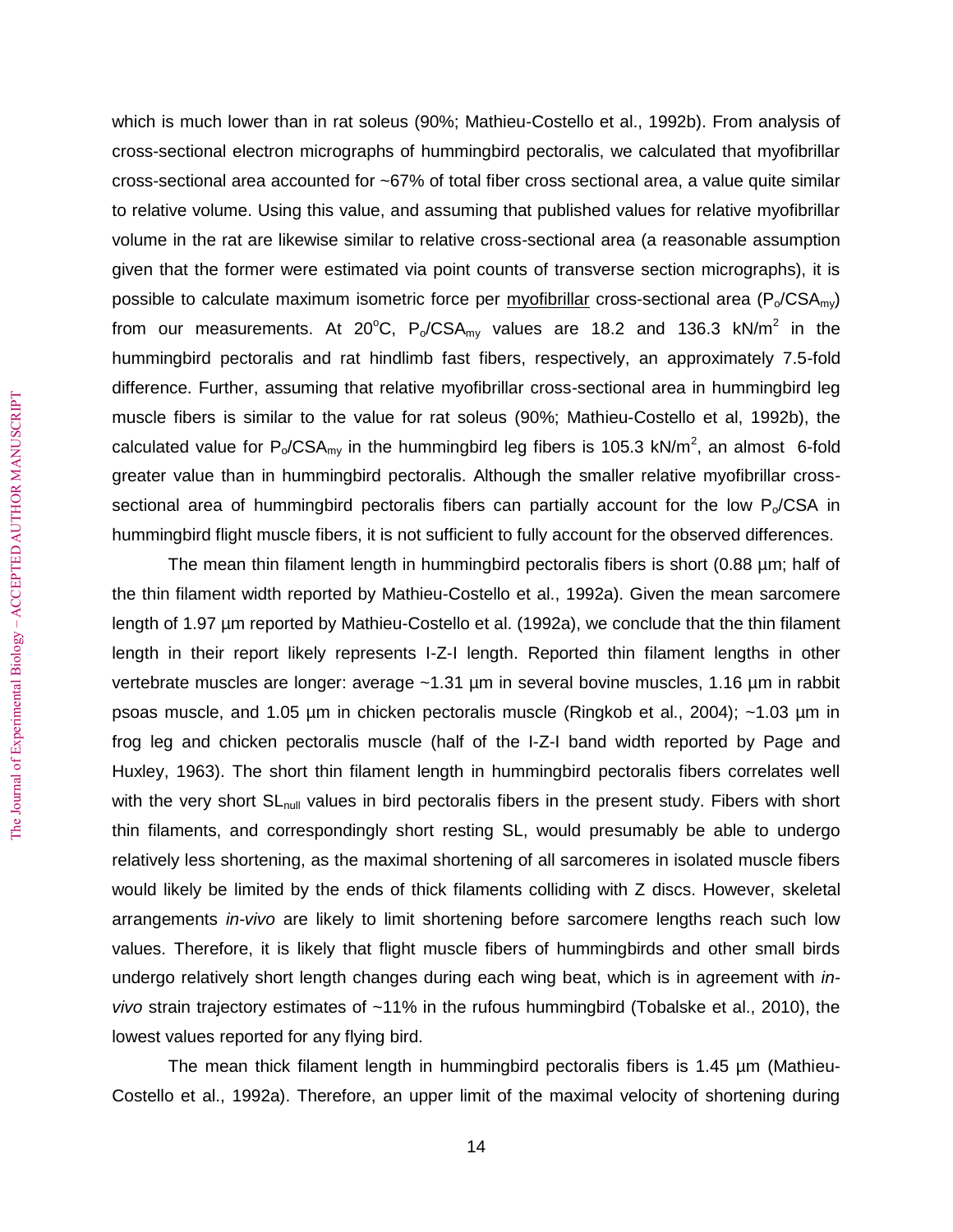flight ( $V_{\text{max-flat}}$ ) can be estimated from the  $SL_{\text{null}}$  values, the mean thick filament length (which would limit the extent of shortening), and the wingbeat frequency, which is ~43 Hz in *Calypte*  anna (Altshuler et al., 2010b). Assuming that SL shortens from 1.84 um to 1.45 um during the first half of each wingbeat (i.e., over ~12 ms), the upper limit of  $V_{max\t{-}flight}$  would be ~18 sarcomere (or fiber) lengths/s. If the SL in pectoralis fibers prior to shortening was longer, due to contraction of the antagonist supracoracoideus muscle, then the upper limit of  $V_{\text{max-flight}}$  would be proportionately higher. This very high  $V_{\text{max-fliath}}$  could contribute to high power output (power = force X velocity) to drive hovering even if  $P_0/CSA$  at body temperatures during hovering is relatively low.

Normal (non-torpor) body temperature is ~40°C in *Calypte anna* (Bartholomew et al., 1957; Lasiewski, 1964) and ~41°C in *Taeniopygia guttata* (McCue et al., 2011). P<sub>o</sub>/CSA at 40°C can be predicted from the mean  $P_0/CSA$  values in hummingbird and finch pectoralis fibers at 10, 15 and  $20^{\circ}$ C reported here. Force and temperature were linearly regressed and the equation of the line was used to extrapolate what the force generating ability would be at normal body temperature, assuming a linear relationship over the entire temperature range. The  $Q_{10\text{-}force}$ value from  $10^{\circ}$ C to  $20^{\circ}$ C could not be used to extrapolate force generation at a higher temperature because the temperature-dependence of the  $Q<sub>10-force</sub>$  in these fibers is not known (Figure 4). However, this extrapolation should be viewed with caution, as force typically increases less as temperature increases further (Rall and Woldege, 1990; Piazzesi et al., 2003). With the stated linearity assumption, the value obtained is ~33 kN/m<sup>2</sup> for *Calypte anna* and ~63 kN/m<sup>2</sup> for *Taeniopygia guttata*. Therefore, it is likely that at normal body temperature, *Taeniopygia guttata* pectoralis fibers generate significantly more force than do pectoralis fibers of *Calypte anna*, with the additional assumption that the relationship between maximum isometric force *in-vitro* and peak isotonic force *in-vivo* is assumed to be similar in the two species. Both values are still very low compared to those recorded in mammalian muscle fibers studied at much lower temperatures (~120 kN/m<sup>2</sup> in rat slow and fast fibers at 15<sup>o</sup>C, in this study) (Medler, 2002). Calculated force for hummingbird pectoralis fibers at 30°C is ~23 kN/m<sup>2</sup>, which is almost identical to that reported for slow fibers from red muscle in skipjack tuna (Katsuwonus pelamis; 24 kN/m<sup>2</sup> at 25°C) and kawakawa (Euthynuus affinis; 25 kN/m<sup>2</sup> at 30°C) (Johnston and Brill, 1984). Therefore, very low force generation is a characteristic that can be shared by very different fiber types in vertebrates.

Roots et al. (2007) reported that intact fiber bundles from rat brevis muscle generate 187 kN/m<sup>2</sup> of maximum stress at 20°C. We did not correct our P<sub>o</sub>/CSA measurements for the swelling of single muscle fibers that occurs when they are skinned. The correction factor for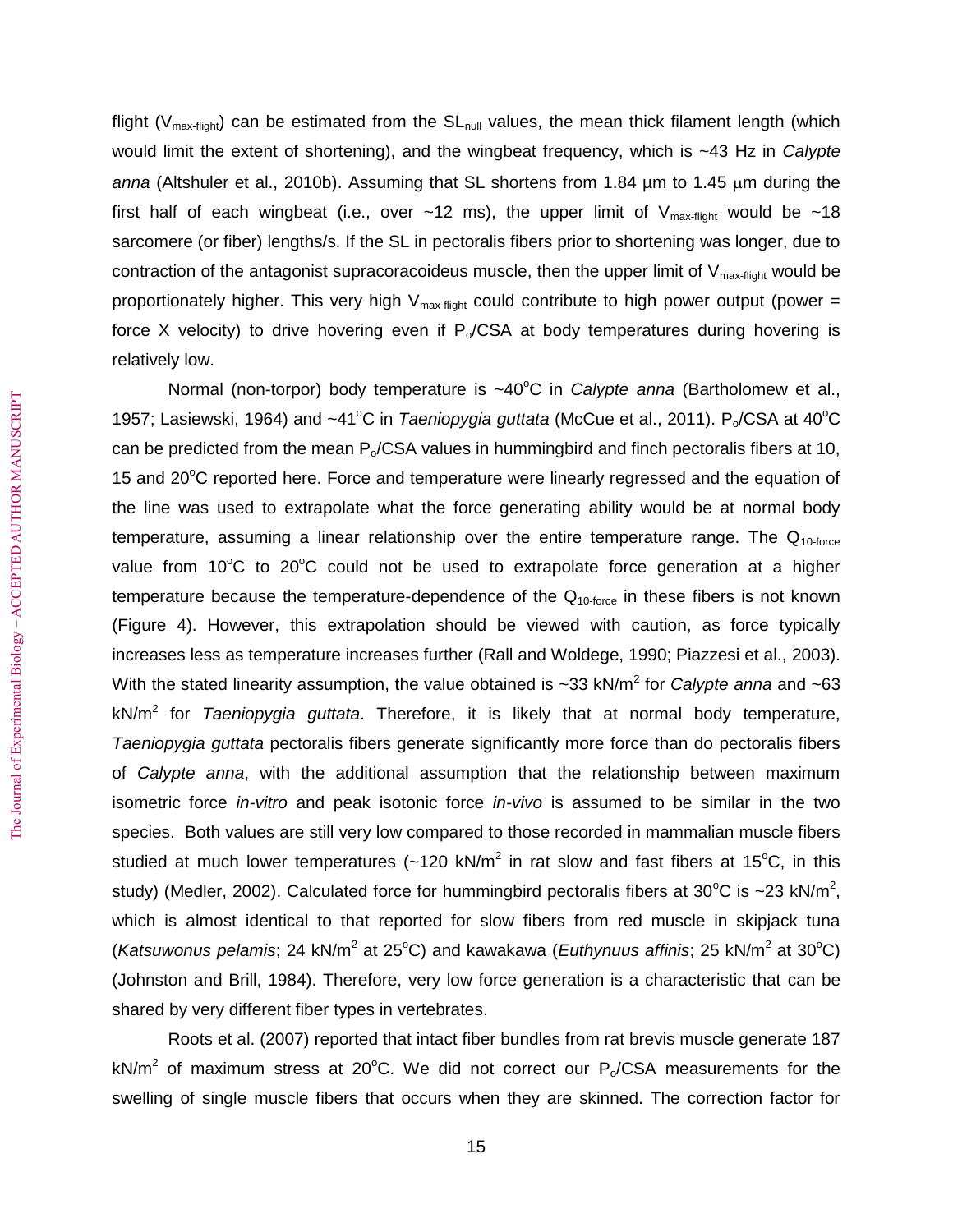swelling is 1.44, due to a 20% increase in fiber diameter (Godt and Maughan, 1981). Therefore, multiplying the mean force generated by rat slow and fast fibers at  $20^{\circ}$ C (Table 1) by 1.44 yields values of 177 and 176 kN/m<sup>2</sup>, which are very similar to the value reported by Roots et al. (2007). Correction of the estimated value for *C. anna* pectoralis fibers in Figure 4 yields an estimated maximal stress of 47.5 kN/m<sup>2</sup> at 40°C. The estimated stress in *C. anna* pectoralis fibers at 40°C ( $\sim$ 48 kN/m<sup>2</sup>) is, however, much lower than the reported isometric tetanic stress (P<sub>o</sub>/CSA) in other avian species. Reported P<sub>o</sub>/CSA is 122 kN/m<sup>2</sup> (39°C) in starling pectoralis (Biewener et al., 1992), 167 kN/m<sup>2</sup> (40°C) in zebra finch pectoralis (Ellerby and Askew, 2007), 131 and ~200 kN/m<sup>2</sup> (both at 40°C) in quail pectoralis (Askew and Marsh, 2001; Johnston, 1985), and 220 kN/m<sup>2</sup> (40°C) in budgerigar pectoralis (Ellerby and Askew, 2007), 215 kN/m<sup>2</sup> (40°C) in cockatiel pectoralis (Morris and Askew, 2010). Although our measurements were made using a very different preparation (skinned fibers) and under very different conditions (much lower temperatures), compared to those reported for other species (whole muscles or living fiber bundles at  $40^{\circ}$ C), it appears that the maximal isometric stress generated in hummingbird pectoralis is significantly lower than that of other bird species and possibly reflects, at least in part, a trade of force generation for speed (Rome et al., 1999).

There are no measurements available for the stress of whole hummingbird pectoralis major muscles, but we have estimated this value based on previously published data. The aerodynamic power required for hovering in *Calypte anna* is estimated to be 107 W/kg of flight muscle based on the morphology, kinematics, and fluid properties from nine individuals (D.L. Altshuler, unpublished data) when combined with equations presented in Ellington (Ellington, 1984). The mass, velocity, and displacement of the muscle during the downstroke were calculated using morphological measurements and wingbeat frequencies (mean = 43 Hz) of *C. anna* (Altshuler et al., 2010a; 2010b) and strain measurements for *Selasphorus rufus* (Tobalske et al., 2010). These values were used to solve for the average force (0.417 N) produced by one pectoralis major muscle during shortening in hovering flight. This value was normalized to stress using measurements of the cross-sectional area of the muscle in three individuals (Altshuler, unpublished data). This produced estimates for the average stress required from each pectoralis major during hovering ranging from 10.4 to 16.7 kN/m<sup>2</sup> depending upon the crosssectional area (range:  $25 - 40$  mm<sup>2</sup>) along the muscle length. It is expected that the maximum stress that the muscle is capable of producing is considerably higher to account for more mechanically demanding modes of flight in hummingbirds, such as flight in low density air (Chai and Dudley, 1995). Our estimate of average stress during flight is 22-35% of our estimate of the isometric tetanic stress at  $40^{\circ}$ C. This is slightly higher than estimates by others from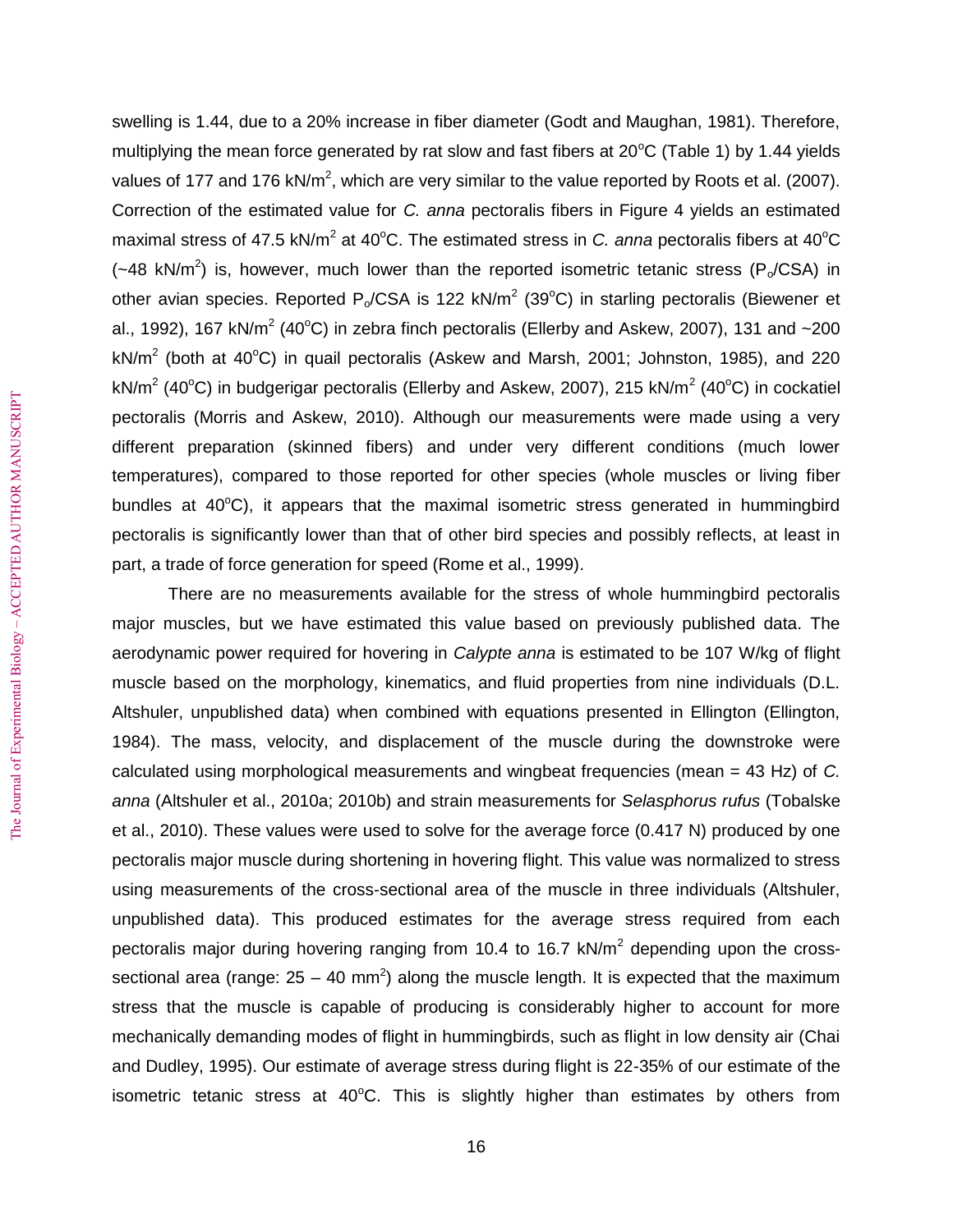measurements in other species - 10-18% in Budgerigar pectoralis, 11-23% in zebra finch pectoralis (Ellerby and Askew, 2007) and 13% in cockatiel pectoralis (Morris and Askew, 2010). Peak stresses generated during flight are reported to be higher - ~28% and 29% of peak isometric stress in starling pectoralis (Biewener et al., 1992) and pigeon pectoralis (Dial and Biewener, 1993), respectively. We cannot estimate peak stress in the hummingbird pectoralis during flight and therefore, we cannot directly compare the hummingbird pectoralis to the latter reported values. Nevertheless, hummingbird pectoralis appears to operate during hovering in a manner that is fundamentally similar to flight muscle in other bird species, but at much lower stress levels and with an exceptionally high temperature sensitivity.

The relationship between  $P_{o}/CSA$  and temperature may have actual biological relevance in hummingbirds, as these animals enter torpor at night under a variety of circumstances, as a means of reducing metabolic rate and achieving a net energy savings over normothermia (Hiebert, 1991, 1992, 1993; Calder, 1994; Powers et al., 2003). Hummingbird body temperature during torpor usually does not fall below the  $18-20^{\circ}$ C range (Kruger et al., 1982), but body temperature during torpor as low as 9<sup>o</sup>C in *Calypte anna* (Bartholomew et al., 1957) and 13<sup>o</sup>C in *Selaphorus rufous* (Hiebert, 1990) have been reported. Bartholomew (Bartholomew et al., 1957) provided descriptions of two hummingbirds escaping torpor. The birds were relatively immobile as body temperature rose from a low temperature during torpor, even up to a body temperature of  $\sim$ 22 $\degree$ C. Both birds displayed normal activity when body temperature reached 35 $\degree$ C. The observed relationship between temperature and Po/CSA in hummingbirds is consistent with Bartholomew's observation of immobility at low body temperatures and suggests that flight muscle power production is insufficient to enable flight at body temperatures only several degrees below normothermia. Facultative hypothermia has been reported in some sparrow and finch species (Steen, 1958; McKechnie and Lovegrove, 2002, 2003; Dolby et al., 2004), but the extent of body temperature depression appears to be much less than in hummingbirds (3-5°C). It is unknown if such temperature decreases are likely to be associated with substantial declines in muscle mechanical performance in finches and sparrows.

In light of the striking temperature dependence of  $P_0/CSA$  in humming bird pectoralis fibers, the much lower temperature dependence of  $P_0/CSA$  in leg muscle fibers stands out. Leg muscle fibers in both bird species generated much greater  $P_0/CSA$  than did pectoralis or supracoracoideus muscle fibers.  $P_0/CSA$  in bird leg muscle fibers was more similar to that in rat leg muscle fibers, compared to flight muscle fibers, and the force  $Q<sub>10-force</sub>$  was similar among bird and rat leg muscle fibers. While hummingbird pectoralis fibers have evolved to operate at exceptionally high contraction cycle rates, and may be relatively weak as a consequence, the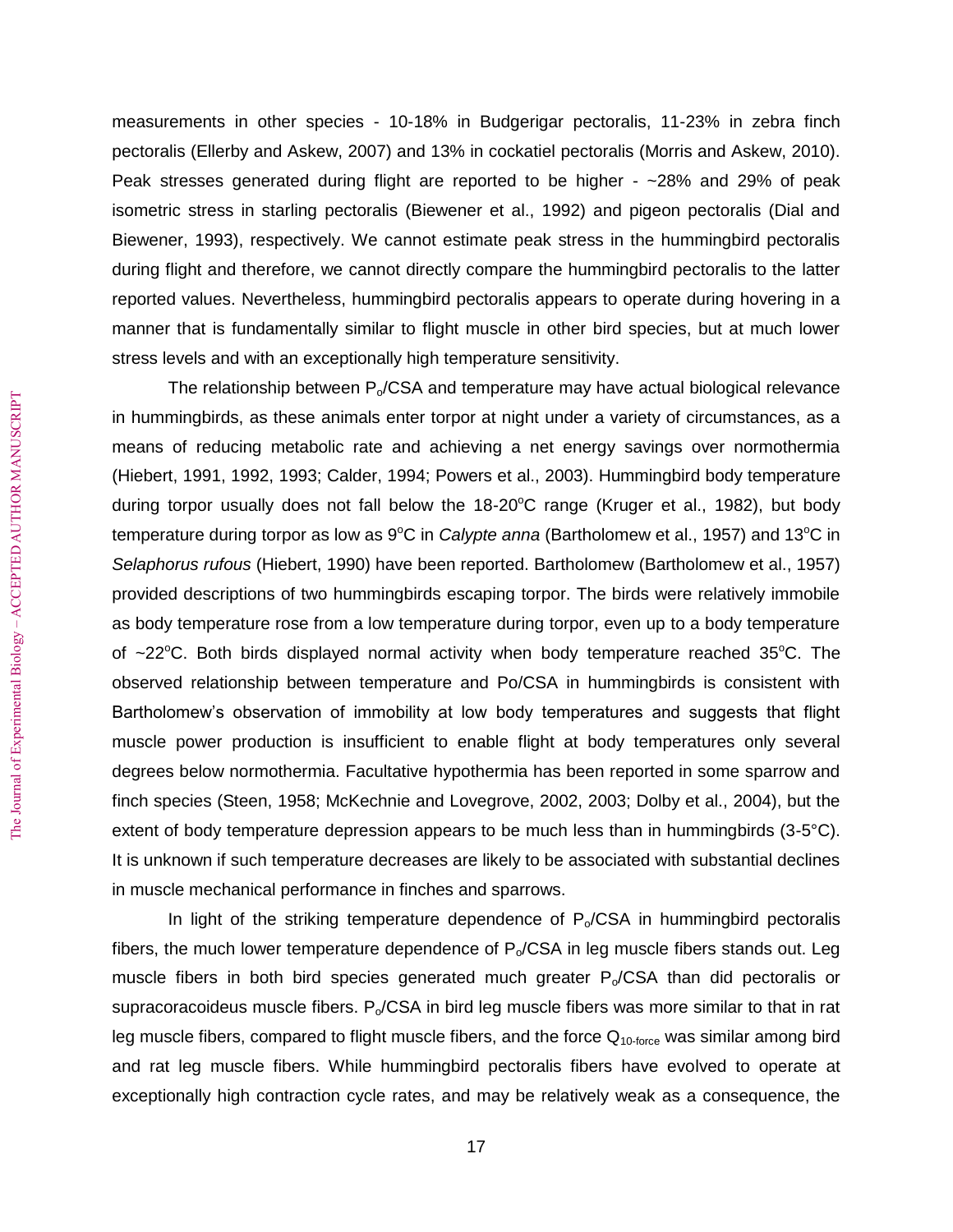same is not true of hummingbird leg fibers. Data are not available on the typical or maximal contraction operating frequencies of hummingbird legs, but it is clear when handling hummingbirds that they cannot move their legs or digits anywhere as fast as their wings. In the absence of selection for high contraction cycling frequencies, the need to effectively grip twigs and remain perched even when body temperature is low seem well matched by high force producing capacities and lower temperature sensitivity characteristic of most vertebrate muscle fibers. Additionally, the relatively higher Po/CSA values allow for sufficient force with smaller leg muscle mass, thus reducing the payload during hovering in hummingbirds. Leg muscle mass constitutes a very small fraction (~1%) of total body mass in hummingbirds, compared to other birds, in many of which it is at least an order of magnitude greater (Hartman, 1961). Unlike in the pectoralis, leg muscles are composed of a heterogeneous mix of fiber types in both birds. Hummingbird leg muscles are comprised exclusively of oxidative fibers (FOG and SO – slow oxidative), whereas fast glycolytic (FG) fibers are also present in finch gastrocnemius (Welch and Altshuler, 2009). It is possible that only SO or FG fibers from the leg muscles were examined in this study, and that this explains the observed differences in Po/CSA and its temperature dependence. Fiber type identities were not confirmed. However, 86% of the hummingbird leg muscle fibers are FOG (Welch and Altshuler, 2009) and it, therefore, seems unlikely that all hummingbird leg fibers examined were SO fibers.

A limitation of this study is that the sarcomere length to which fibers were set differed between groups of fibers. The analysis of the data suggests that the differences in sarcomere lengths between groups of fibers can explain only a small amount of the large differences in  $P<sub>o</sub>/CSA$  between some of the fiber groups. For example, although many of the initially studied hummingbird pectoralis and supracoracoideus fibers tore when they were activated at sarcomere lengths beyond  $SL_{null}$ , three pectoralis fibers were successfully studied at ~1.9  $\mu$ m and 2.2 µm and force generation approximately doubled over this range. However, the greater force in these three fibers at the longer sarcomere length was still less than 15% of the mean force generated by rat limb fibers at the same temperature. Therefore, although differences in sarcomere length among groups of fibers contributed to the differences in  $P_0/CSA$ , this could explain only a small amount of the observed differences in force generating ability. The very short SL<sub>null</sub> values, the apparently limited sarcomere length range over which force is generated, and the high frequency of contractions during hovering suggest that hummingbird pectoralis fibers perform work very rapidly over a relatively short distance, in contrast to limb muscles of most other organisms that undergo a larger amount of shortening during isotonic contractions.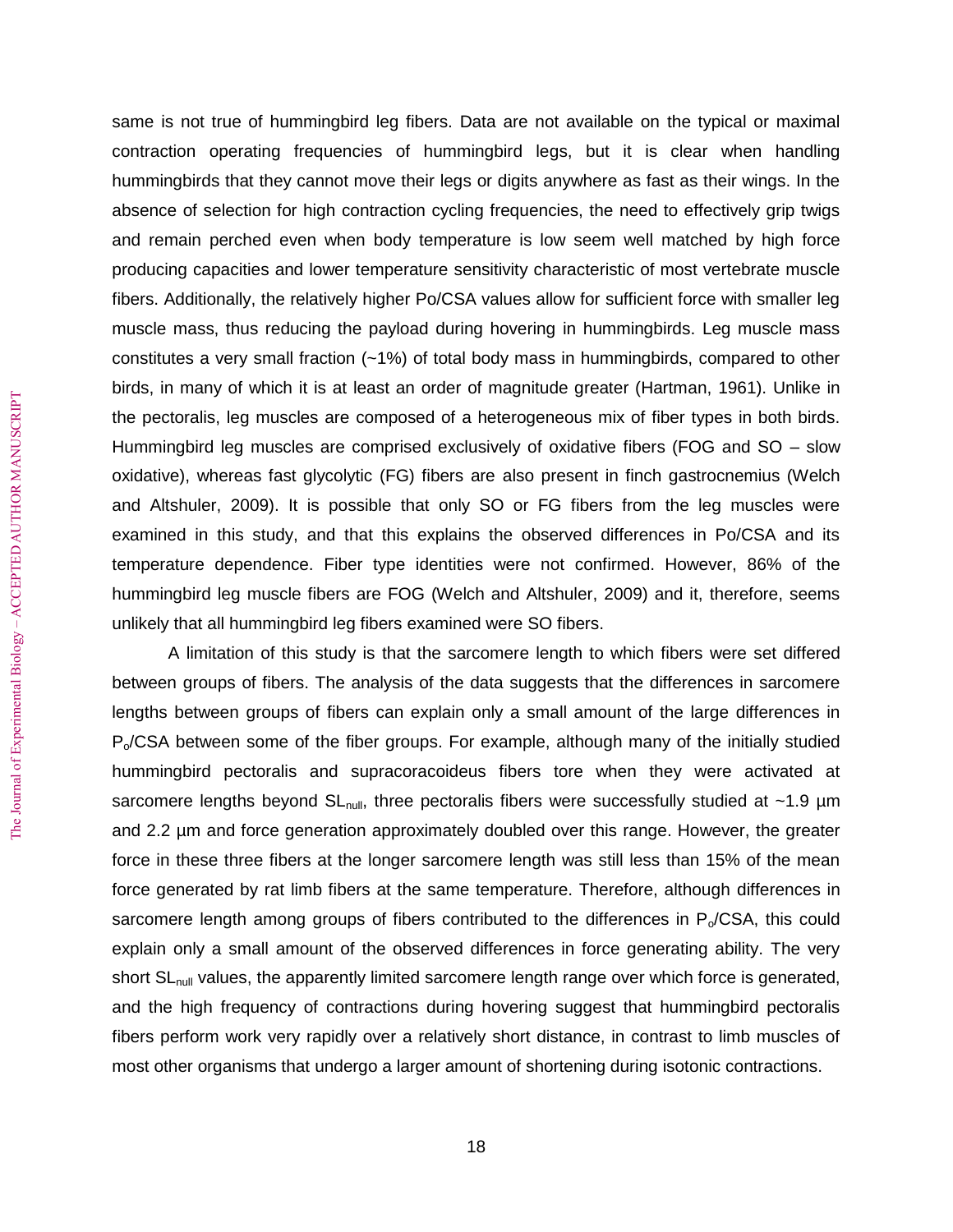The maximal velocity of shortening in frog muscle fibers is greater very early during a tetanic contraction, compared to later phases of a tetanus (Josephson and Edman, 1998). Josephson and Edman (Josephson and Edman 1998) wrote that this is consistent with the 1957 Huxley model of muscle contraction (Huxley, 1957), because rapidly attaching crossbridges, at the beginning of a tetanus, are not yet pulled beyond their equilibrium position, at which time they would begin to impede shortening. This might be relevant to muscles contracting at high frequencies, such as hummingbird pectoralis and supracoracoideus, which presumably undergo very brief twitch-like contractions (complete wingbeat cycle length in *Calypte anna* is ~24 ms). This, in turn, could ensure maximal power output from these muscles as an inherent consequence of their brief contractions at very high frequencies.

In summary, our results show that muscle fibers that power hovering in hummingbirds generate very low force/cross-sectional area, perhaps as a requisite trade-off of force for contraction speed, as reported for other fast contracting muscles (Rome et al., 1999), and have an exceedingly high temperature-dependency, with respect to force generation, in contrast to most other studied vertebrate muscle fibers. Hummingbird leg muscle fibers, on the other hand, have a much greater force generating ability and lower temperature-dependency which support the need to perch at all temperatures.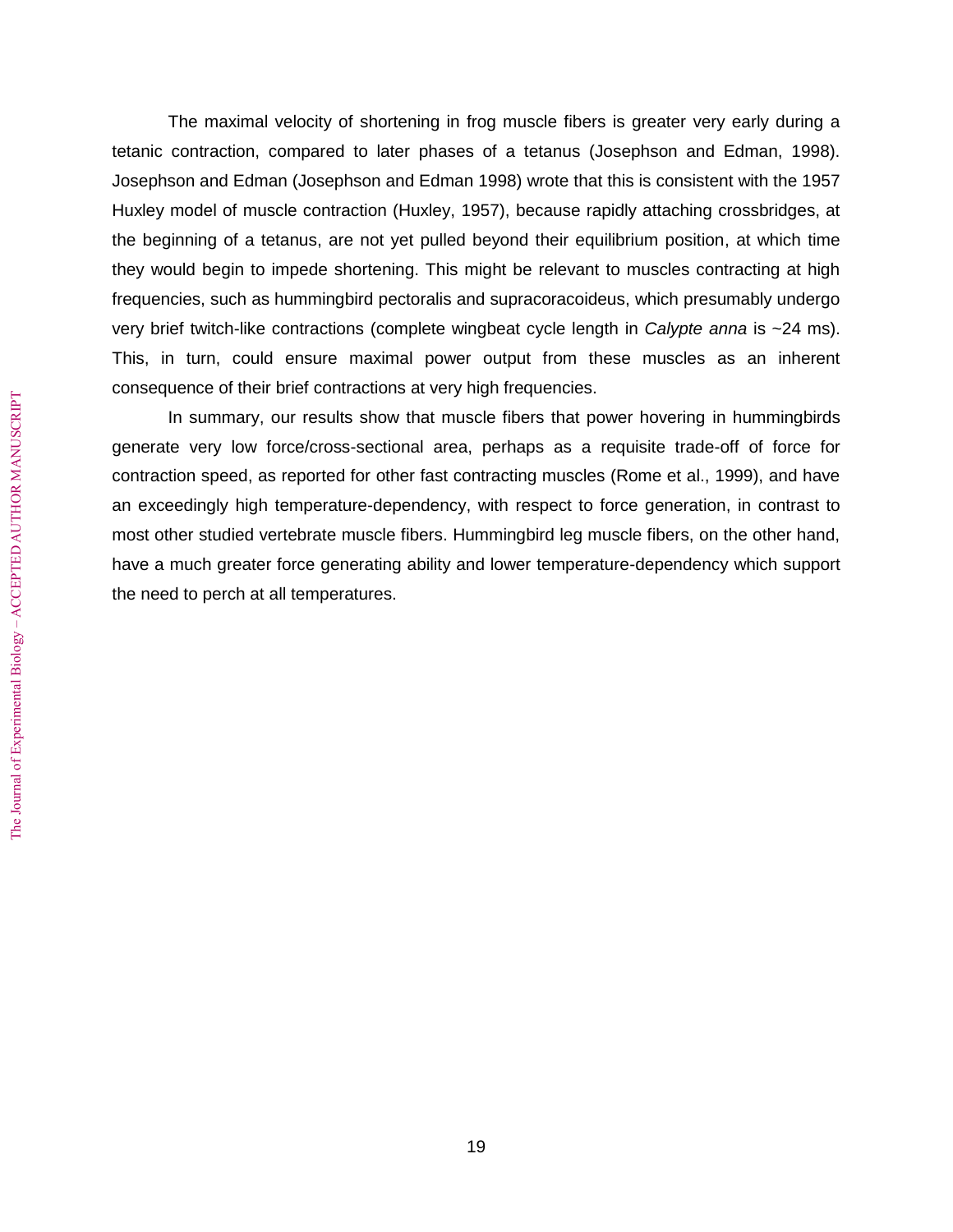# ACKNOWLEDGEMENTS

The authors thank Dr. Sabahattin Bicer for technical assistance and Dr. Jonathan Davis for providing recombinant chicken troponin C. The authors also thank Clara Cooper-Mullin, Ana G. Jimenez and Masako Abney for assistance with sample collection. Rufous hummingbird pectoralis fiber cross-sectional area, and the areas occupied by myofibrils and mitochondria, were determined with help from S. Maqsood. This research was supported, in part, by grants from the U.S. National Science Foundation (IOB 0517694 and IOS 0923849).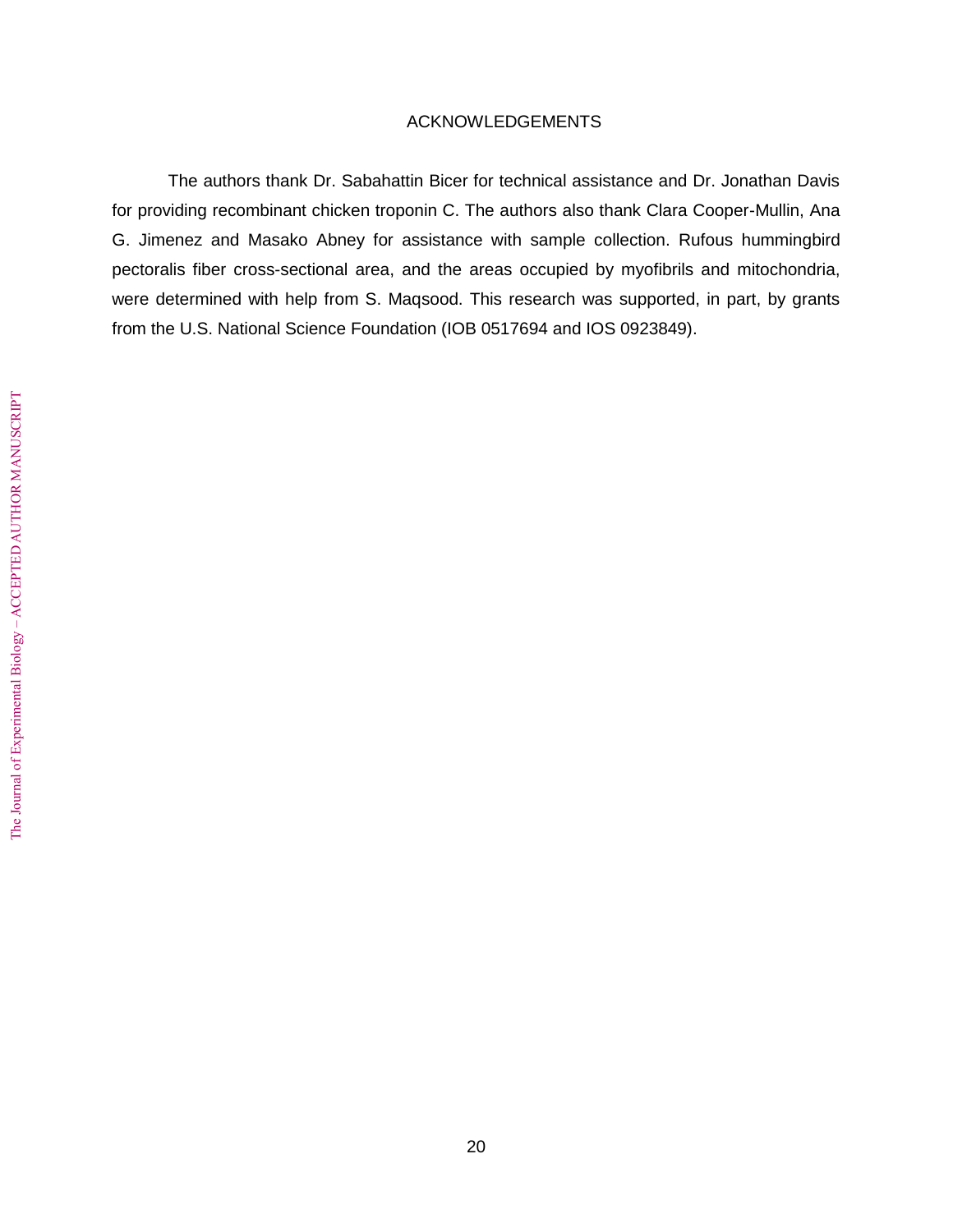# **REFERENCES**

**Altshuler, D. L. and Dudley, R.** (2003). Kinematics of hummingbird flight along simulated and natural elevational gradients. *J. Exp. Biol.* **206**, 3139-3147.

**Altshuler, D. L., Dudley, R., Heredia, S. M. and McGuire, J. A.** (2010a). Allometry of hummingbird lifting performance. *J. Exp. Biol.* **213**, 725-734.

**Altshuler, D. L., Welch, Jr., K. C., Cho, B. H., Welch, D. B., Lin, A. F., Dickson, W. B., and Dickinson, M. H.** (2010b). Neuromuscular control of wingbeat kinematics in Anna's hummingbirds (*Calypte anna*). *J. Exp. Biol.* **213**, 2507-2514.

**Askew, G. N. and Marsh. R. L.** (2001). The mechanical power output of the pectoralis muscle of blue-breasted quail (*Coturnix chinensis*): the in vivo length cycle and its implications for muscle performance. *J. Exp. Biol.* 204, 3587–3600.

**Bartholomew, G. A., Howell. T. R. and Cade, T. J.** (1957). Torpidity in the white-throated swift, Anna hummingbird, and poor-will. *Condor* **59**, 145-155.

**Bershitsky, S. Y. and Tsaturyan, A. K.** (2002). The elementary force generation process probed by temperature and length perturbations in muscle fibres from the rabbit. *J. Physiol.* **540**, 971-988.

**Biewener, A. A., Dial, K. P. and Goslow, Jr., G. E.** (1992). Pectoralis muscle force and power output during flight in the starling. *J. Exp. Biol*. **164**, 1-18.

**Bottinelli, R., Canepari, M., Pellegrino, M. A. and Reggiani, C.** (1996). Force-velocity properties of human skeletal muscle fibres: myosin heavy chain isoform and temperature dependence. *J. Physiol.* **495**, 573-586.

**Calder, W. A.** (1994). When do hummingbirds use torpor in nature. *Physiol. Zool.* **67**, 1051- 1076.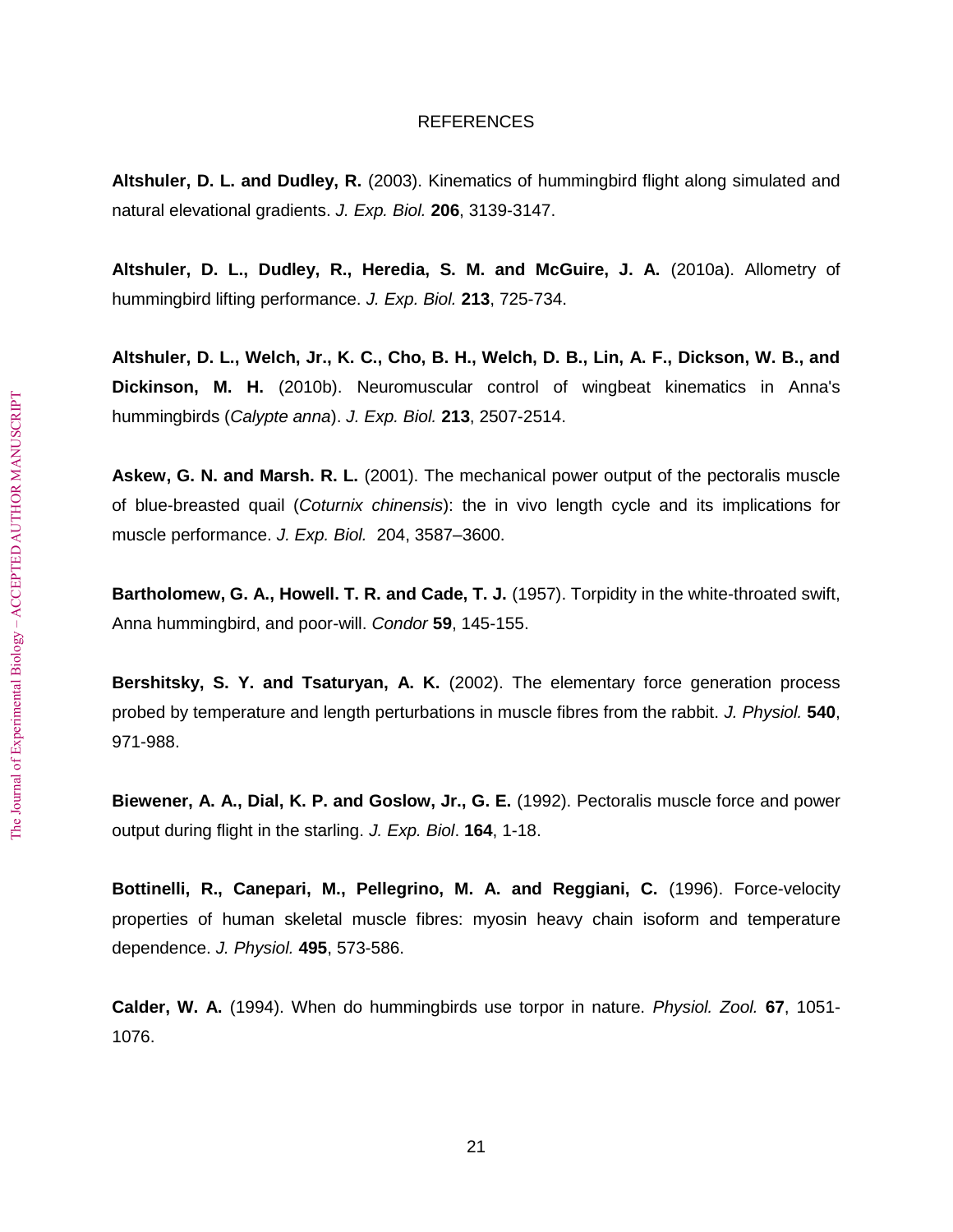**Chai, P. and Dudley, R.** (1995). Limits to vertebrate locomotor energetics suggested by hummingbirds hovering in heliox. *Nature* **377**, 722–725.

**Chai, P. and Dudley, R.** (1996). Limits to flight energetics of hummingbirds hovering in hypodense and hypoxic gas mixtures. *J. Exp. Biol.* **199**, 2285-2295.

**Chai, P., Harrykissoon, R. and Dudley, R.** (1996). Hummingbird hovering performance in hyperoxic heliox: effects of body mass and sex. *J. Exp. Biol.* **199**, 2745-2755.

**Danieli-Betto, D., Germinario, E., Esposito, A., Biral, D. and Betto. R.** (2000). Effects of fatigue on sarcoplasmic reticulum and myofibrillar properties of rat single muscle fibers. *J. Appl. Physiol.* **89**, 891-898.

**Davis, J. P., Rall, J. A., Reiser, P. J., Smillie, L. B. and Tikunova, S. B.** (2002). Engineering competitive magnesium binding into the first EF-hand of skeletal troponin C. *J. Biol. Chem*. **277,** 49716-49726.

**Decostre, V., Bianco, P., Lombardi, V. and Piazzesi, G.** (2005). Effect of temperature on the working stroke of muscle myosin. *Proc. Natl. Acad. Sci. USA* **102**, 13927-13932.

**Dell, A. I., Pawar, S. and Savage, V. M.** (2011). Systematic variation in the temperature dependence of physiological and ecological traits. *Proc. Natl. Acad. Sci. USA* **108**, 10591- 10596.

**Dial, K. P. and Biewener, A. A.** (1993). Pectoralis muscle force and power output during different modes of flight in pigeons (*Columba livia*). *J. Exp. Biol*. **176**, 31-54.

**Dolby, A. S., Temple, J. G., Williams, L. E., Dilger, E. K., Stechler, K. M. and Davis, V. S.** (2004). Facultative rest-phase hypothermia in free-ranging white-throated sparrows. Condor, **106**, 386-390.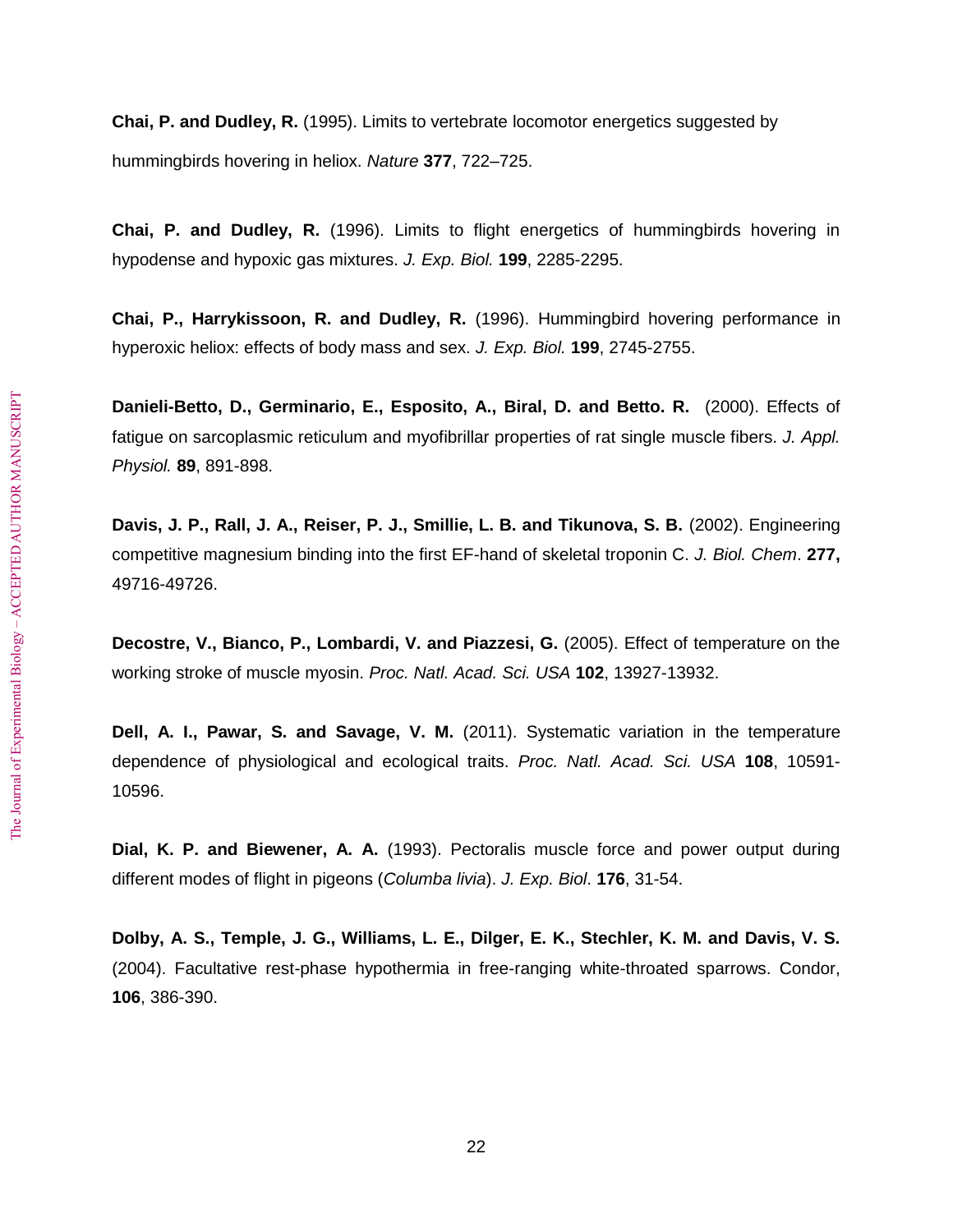**Ellerby, D. J. and Askew, G. N.** (2007). Modulation of flight muscle power output in budgerigars *Melopsittacus undulates* and zebra finches *Taeniopygia guttata*: in vitro muscle performance. *J. Exp. Biol*. **210**, 3780-3788.

**Ellington, C. P.** (1984). The aerodynamics of hovering insect flight. VI. Lift and power requirements. *Phil. Trans. R. Soc. Lond. B* **305**, 145–181.

**Ford, L. E., Huxley, A. F. and Simmons, R. M.** (1977). Tension responses to sudden length change in stimulated frog muscle fibres near slack length. *J. Physiol.* **269**, 441-515.

**Godt, R. E. and Maughan D. W.** (1981). Influence of osmotic compression on calcium activation and tension in skinned muscle fibers of the rabbit. *Pflugers Arch.* **391**, 334-337.

**Goldman, Y. E., McCray, J. A. and Ranatunga, K. W.** (1987). Transient tension changes initiated by laser temperature jump in rabbit psoas muscle fibres. *J. Physiol.* **392**, 71-95.

**Greaser, M. L., Moss, R. L. and Reiser, P. J.** (1988). Variations in contractile properties of single muscle fibres in relation to troponin T isoforms and myosin light chains. *J. Physiol.* **406**, 85-98.

**Greenewalt, C. H.** (1962). Dimensional relationships for flying animals. *Smith. Misc. Coll.* **144(2)**, Publication 4477, 1962.

**Grinyer, I. and George, J. C.** (1969). Some observations on the ultrastructure of the hummingbird pectoral muscles. *Can. J. Zool.* **47**, 771-774.

**Hartman, F. A.** (1961). Locomotor mechanisms of birds. *Smith. Misc. Coll.* **143**:1-91.

**Hiebert, S. M.** (1990). Energy costs and temporal organization of torpor in the rufous hummingbird (Selaphorus rufus). *Physiol. Zool.* **63**,1082-1097.

**Hiebert, S. M.** (1991). Seasonal differences in the response of rufous hummingbirds to food restriction - body-mass and the use of torpor. *Condor* **93,** 526-537.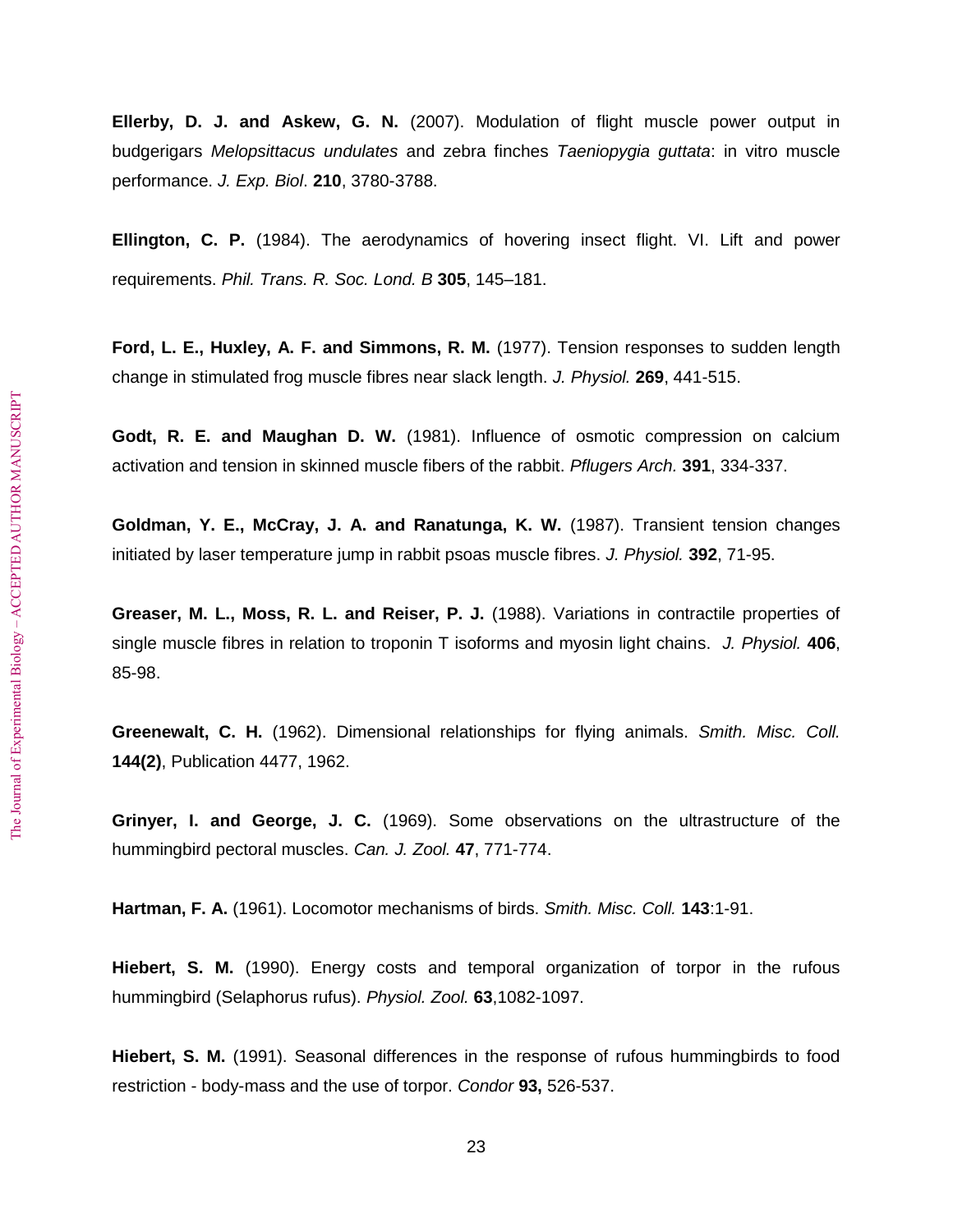**Hiebert, S. M.** (1992). Time-dependent thresholds for torpor initiation in the rufous hummingbird (*Selasphorus rufus*). *J. Comp. Physiol*. *B* **162**, 249-255.

**Hiebert, S.** (1993). Seasonal changes in body mass and use of torpor in a migratory hummingbird. *Auk* **110**, 787-797.

**Huxley, A. F.** (1957). Muscle structure and theories of contraction. *Prog. Biophys. Biophys. Chem.* **7**, 255-318.

**Johnston, I. A. (1985).** Force development: specializations and variation among the vertebrates. *J. Exp. Biol*. **115**, 239-225.

**Johnston, I. A. and Brill, R.** (1984). Thermal dependence of contractile properties of single skinned muscle fibres from Antarctic and various warm water marine fishes including Skipjack Tuna (*Katsuwonus pelamis*) and Kawakawa (*Euthynnus affinis*). *J. Comp. Physiol. B* **155**, 63- 70.

**Josephson, R. K. and Edman, K. A. P.** (1998). Changes in the maximum speed of shortening of frog muscle fibres early in a tetanic contraction and during relaxation. *J. Physiol.* **507**, 511- 525.

**Kawai, M.** (2003). What do we learn by studying the temperature effect on isometric tension and tension transients in mammalian muscle fibres? *J. Muscle Res. Cell Motil.* **24**, 127-138.

**Kruger, K., Prinzinger, R. and. Schuchmann, K.-L.** (1982). Torpor and metabolism in hummingbirds. *Comp. Biochem. Physiol. A* **73**, 679-689.

**Kuhn, H. J., Güth, K., Drexler, B., Berberich, W. and Rüegg, J. C.** (1979). Investigation of the temperature dependence of the cross bridge parameters for attachment, force generation and detachment as deduced from mechano-chemical studies in glycerinated single fibres from the dorsal longitudinal muscle of *Lethocerus maximus*. *Biophys. Struc. Mech.* **6**, 1-29.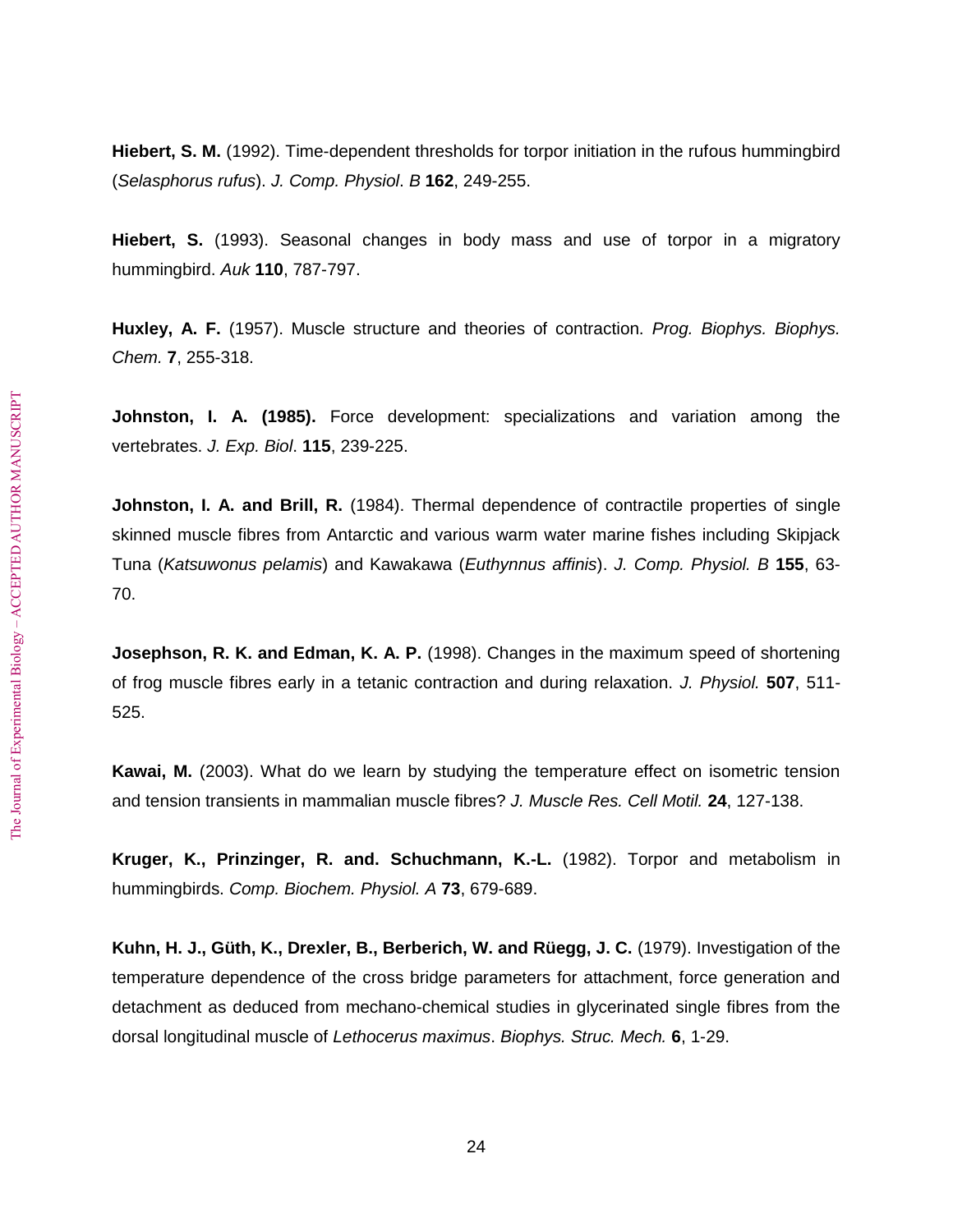**Lännergren, J. and Westerblad, H.** (1987). The temperature dependence of isometric contractions of single, intact fibres dissected from a mouse foot muscle. *J. Physiol.* **390**, 285- 293.

**Lasiewski, R. C.** (1964). Body temperatures, heart and breathing rate, and evaporative water loss in hummingbirds. *Physiol. Zool.* **37**, 212-223.

**Lundgren, B. O. and Kiessling, K.-H.** (1988). Comparative aspects of fibre types, areas, and capillary supply in the pectoralis muscle of some passerine birds with differing migratory behaviour. *J. Comp. Physiol. B* **158**, 165-173.

**Mathieu-Costello, O., Suarez, R. K. and Hochachka, P. W.** (1992a). Capillary-to-fiber geometry and mitochondrial density in hummingbird flight muscle. *Resp. Physiol.* **89**, 113-132.

**Mathieu-Costello, O., Szewczak, J. M., Logemann, R. B. and Agey, P. J.** (1992b)**.** Geometry of blood-tissue exchange in bat flight muscle compared with bat hindlimb and rat soleus muscle. *Am. J. Physiol. Reg. Integr. Comp. Physiol*. **262**, R955-R965.

**McKechnie, A. E. and Lovegrove, B. G.** (2002). Avian facultative hypothermic responses: a review. *Condor*, **104**, 705-724.

**McCue, M. D., McWilliams, S. R. and Pinshow, B.** (2011). Ontogeny and nutritional status influence oxidative kinetics of nutrients and whole-animal bioenergetics in zebra finches, *Taeniopygia guttata*: new applications for 13C breath testing. *Physiol. Biochem. Zool.* **84**, 32-42.

**Medler, S.** (2002). Comparative trends in shortening velocity and force production in skeletal muscles. *Am. J. Physiol. Reg. Integr. Comp. Physiol.* **283**, R368-R378.

**Metzger, J. M. and Moss, R. L.** (1990). Effects of tension and stiffness due to reduced pH in mammalian fast- and slow-twitch skinned skeletal muscle fibres. *J. Physiol*. **428**, 737-750.

**Morris, C. R. and Askew, G. N.** (2010). The mechanical power output of the pectoralis muscle of cockatiel (*Nymphicus hollandicus*): the *in vivo* muscle length trajectory and activity patterns and their implications for power modulation. *J. Exp. Biol*. **213**, 2770-2780.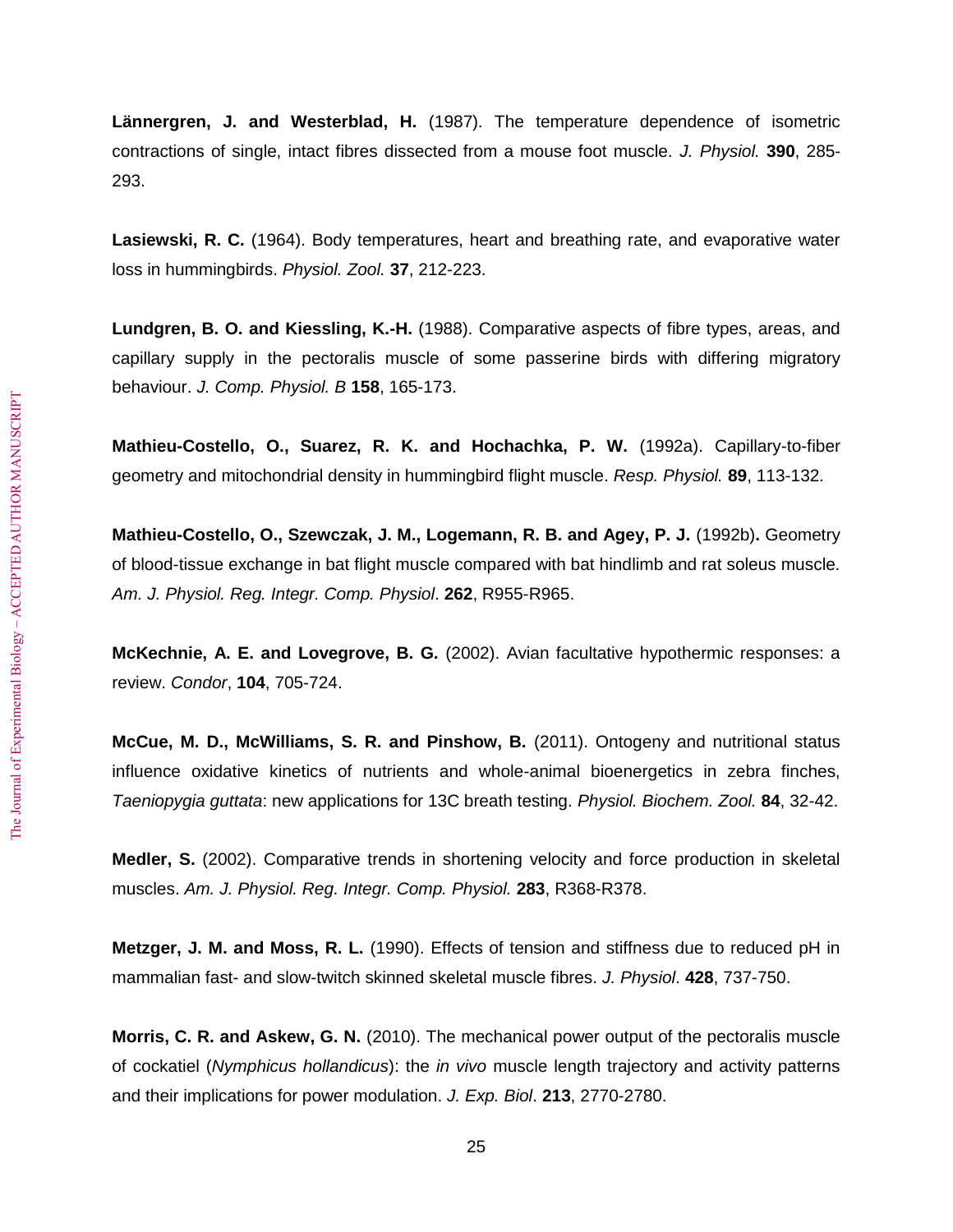**Moss, R. L.** (1979). Sarcomere length-tension relations of frog skinned muscle fibres during calcium activation at short lengths. *J. Physiol.* **292**, 177-192.

**Moss, R. L., Allen, J. D. and Greaser M. L.** (1986). Effects of partial extraction of troponin complex upon the tension-pCa relation in rabbit skeletal muscle. Further evidence that tension development involves cooperative effects within the thin filament. *J. Gen. Physiol.* **87**, 761-774.

Nakayama, Y., Yamaguchi, M., Watanabe, K. and Sekine, T. (1983). Loss of Ca<sup>2+</sup>-dependent regulation in glycerinated skeletal muscle contraction. *Japan. J. Physiol.* **33**, 559-566.

**Page, S. G. and Huxley, H. E.** (1963). Filament lengths in striated muscle. *J. Cell Biol*. **19**, 369- 390.

**Piazzesi, G., Reconditi, M., Koubassova, N. Decostre, V., Linari, M., Lucii, L. and Lombardi, V.** (2003). Temperature dependence of the force-generating process in single fibres from frog skeletal muscle. *J. Physiol.* **549**, 93-106.

**Powers, D. R., Brown, A. R. and Van Hook, J. A.** (2003). Influence of normal daytime fat deposition on laboratory measurements of torpor use in territorial versus nonterritorial hummingbirds. *Physiol. Biochem. Zool.* **76**, 389-397.

**Rall, J. A. and Woledge, R. C.** (1990). Influence of temperature on mechanics and energetics of muscle contraction. *Am. J. Physiol. Reg. Integra. Comp. Physiol.* **259**, R197-R203.

**Ranatunga, K. W.** (2010). Force and power generating mechanism(s) in active muscle as revealed from temperature perturbation studies. *J. Physiol.* **588**, 3657-3670.

**Reiser, P. J., Greaser, M. L. and Moss, R. L.** (1992). Developmental changes in troponin-T isoform expression and tension production in chicken single skeletal muscle fibres. *J. Physiol.* **449**, 573-588.

**Reiser, P. J., Greaser, M. L. and Moss, R. L.** (1996). Contractile properties and protein isoforms of single fibres from the chicken pectoralis red strip muscle. *J. Physiol.* **493**, 553-562.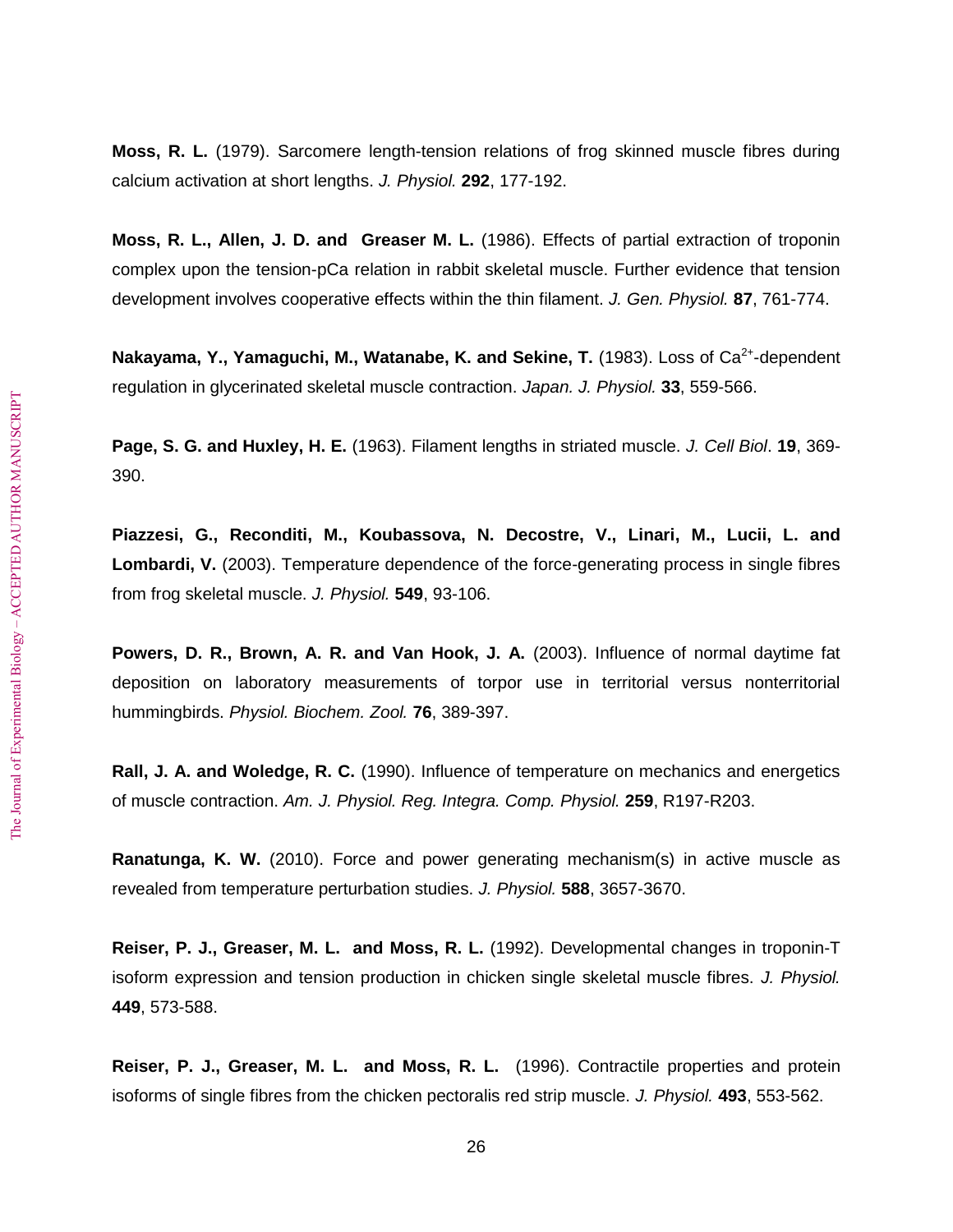**Reiser, P. J. and Lindley, B. D.** (1990). Activation in frog atrial trabeculae: dependence on temperature and length. *Am. J. Physiol.* **258**, H1087-H1096.

**Reiser, P. J., Moss, R. L., Giulian, G. G. and Greaser, M. L.** (1985). Shortening velocity in single fibers from adult rabbit soleus muscles is correlated with myosin heavy chain composition *J. Biol. Chem*. **260**, 9077-9080.

**Ringkob, T. P., Swartz, D. R. and Greaser, M. L.** (2004). Light microscopy and image analysis of thin filament lengths utilizing dual probes on beef, chicken, and rabbit myofibrils. *J. Anim. Sci.* **82**,1445-1453.

**Rome, L. C., Cook, C., Syme, D. A., Connaughton, M. A., Ashley-Ross, M., Klimov, A., Tikunov, B. and Goldman, Y. E.** (1999). Trading force for speed: why superfast crossbridge kinetics leads to superlow forces. *Proc. Natl. Acad. Sci. USA* **96**, 5826-5831.

**Rome, L. C.** (2006). Design and function of superfast muscles: new insights into the physiology of skeletal muscle. *Ann. Rev. Physiol.* **68**, 193-221.

**Roots, H., Offer, G. W. and Ranatunga, K. W.** (2007). Comparison of the tension responses to ramp shortening and lengthening in intact mammalian muscle fibres: crossbridge and noncrossbridge contributions. *J. Muscle Res. Cell Motil.* **28**, 123-139.

**Rosser, B. W. C. and George, J. C.** (1986). The avian pectoralis: histochemical characterization and distribution of muscle fiber types. *Can. J. Zool.* **64**, 1174-1185.

**Schwerzmann K, Hoppeler H, Kayar SR, Weibel ER.** (1989). Oxidative capacity of muscle and mitochondria: correlation of physiological, biochemical, and morphometric characteristics. *Proc. Natl. Acad. Sci*. **86**, 1583-1587.

**Steen, J.** (1958). Climatic Adaptation in Some Small Northern Birds. *Ecology* **39**, 625-629.

**Suarez, R. K.** (1992). Hummingbird flight: Sustaining the highest mass-specific metabolic rates among vertebrates. *Experientia* **48**, 565-570.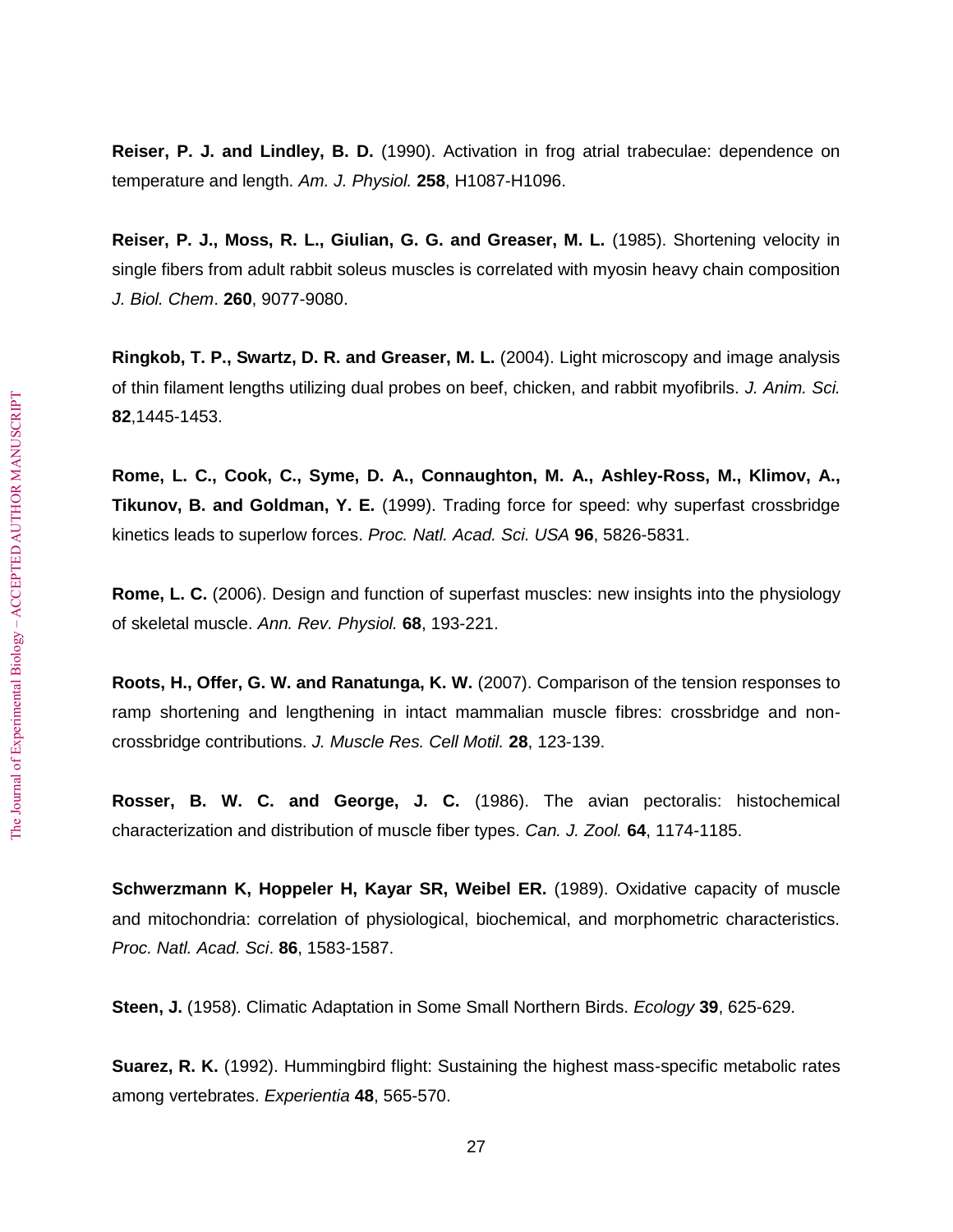**Suarez, R. K.** (1996). Upper limits to mass-specific metabolic rates. *Ann. Rev. Physiol.* **58**, 583- 605.

**Suarez, R. K., Herrera, M. L. G. and Welch, K. C., Jr.** (2011). The sugar oxidation cascade: aerial refueling in hummingbirds and nectar bats. *J. Exp. Biol.* **214**, 172-178.

**Suarez, R. K., Lighton, J. R. B., Moyes, C. D., Brown, G. S., Gass, C. L. and Hockachka, P. W.** (1990)**.** Fuel selection in rufous hummingbirds: Ecological implications of metabolic biochemistry. *Proc. Natl. Acad. Sci. USA* **87**, 9207-9210.

**Suarez, R. K. and Welch Jr., K. C.** (2009). Stoking the brightest fires of life among vertebrates. In *Cardio-Respiratory Control in Vertebrates*, Springer-Verlag, Berlin Heidelberg, pp. 381-394.

**Suarez, R. K., Welch Jr., K. C., Hanna, S. K. and Herrera M., L. G.** (2009). Flight muscle enzymes and metabolic flux rates during hovering flight of the nectar bat, *Glossophaga soricina*: Further evidence of convergence with hummingbirds. *Comp. Biochem. Physiol. A: Mol. Integ. Physiol.* **153**, 136-140.

**Tobalske, B. W., Biewener, A. A., Warrick, D. R., Hedrick, T. L. and Powers, D. R.** (2010). Effects of flight speed upon muscle activity in hummingbirds. *J. Exp. Biol.* **213**, 2515-2523.

**Tobalske, B. W., Puccinelli, L.A. and Sheridan, D. C.** (2005). Contractile activity of the pectoralis in the zebra finch according to mode and velocity of flap-bounding flight. *J. Exp. Biol.* **208**, 2895-2901.

**Tsaturyan, A. K., Bershitsky, S. Y., Burns, R. and Ferenczi, M. A.** (1999). Structural changes in the actin–myosin cross-bridges associated with force generation induced by temperature jump in permeabilized frog muscle fibers. *Biophys. J.* **77**, 354-372.

**Wahr, P. A., Cantor, H. C. and Metzger, J. M.** (1997). Nucleotide-dependent contractile properties of Ca(2+)-activated fast and slow skeletal muscle fibers. *Biophys J.* **72**, 822-834.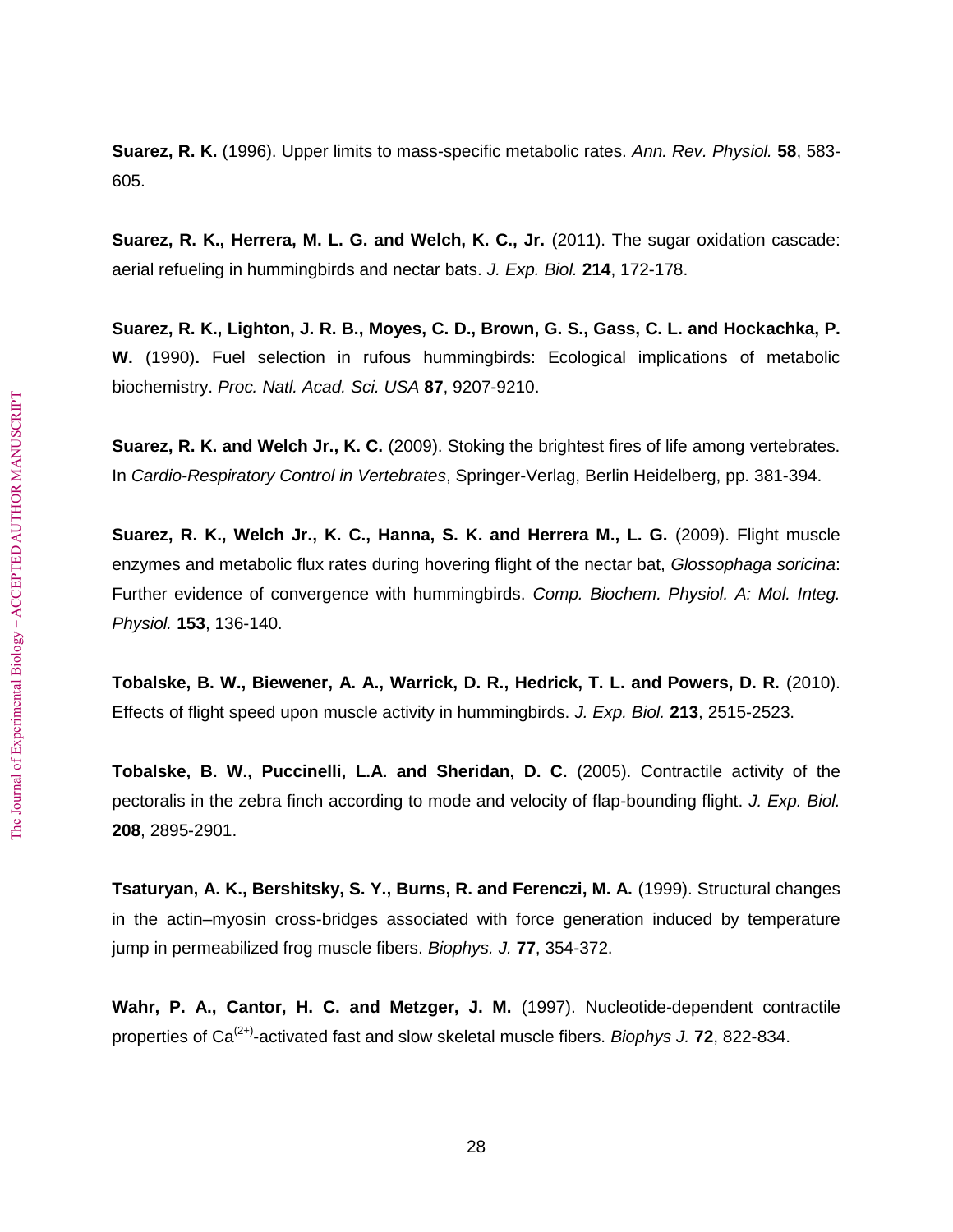**Warrick, D. R., Tobalske, B. W. and Powers, D. R.** (2005). Aerodynamics of the hovering hummingbird. *Nature* **435**, 1094-1097.

**Warrick, D. R., Tobalske, B. W. and Powers, D. R.** (2009). Lift production in the hovering hummingbird. *Proc. R. Soc. B* **276**, 3747-3752.

**Welch, K. C., Jr., and Altshuler, D. L.** (2009). Fiber type homogeneity of the flight musculature in small birds. *Comp. Biochem. Physiol. B* **152**, 324-331.

**Welch K. C., Jr., Altshuler, D. L. and Suarez, R. K.** (2007). Oxygen consumption rates in hovering hummingbirds reflect substrate-dependent differences in P/O ratios: carbohydrate as a `premium fuel'. *J. Exp. Biol.* **210**, 2146-2153.

**Welch, K. C., Jr., Hartman Bakken, B., Martínez del Rio, C. and Suarez, R. K.** (2006). Hummingbirds fuel hovering flight with newly ingested sugar. *Physiol. Biochem. Zool.* **79**, 1082– 1087.

**Welch, K. C., Jr., and Suarez, R. K.** (2007). Oxidation rate and turnover of ingested sugar in hovering Anna's (Calypte anna) and rufous (*Selasphorus rufus*) hummingbirds. *J. Exp. Biol.* **210**, 2154-2162.

**Welch, K. C., Jr., and Suarez, R. K.** (2008). Altitude and temperature effects on the energetic cost of hover-feeding in migratory rufous hummingbirds, *Selasphorus rufus*. *Can. J. Zool*. **86**, 161-169

**Wells, D. J.** (1993). Muscle performance in hovering hummingbirds. *J. Exp. Biol.* **178**, 39-57.

**Woledge, R. C., Barclay, C. J. and Curtin, N. A.** (2009). Temperature change as a probe of muscle crossbridge kinetics: a review and discussion. *Proc. R. Soc.* **276**, 2685-2695.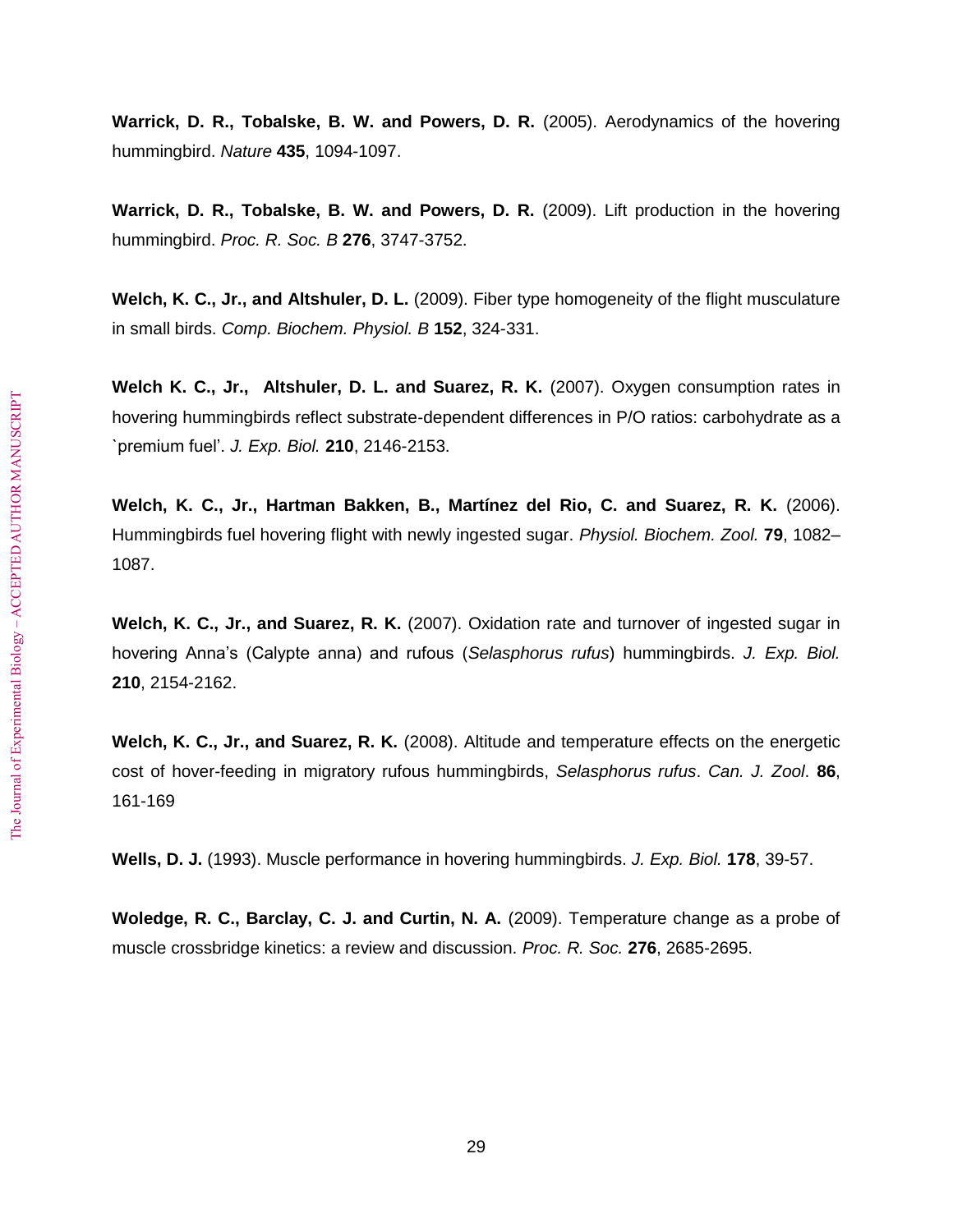Table 1. Summary of force/cross-sectional area (CSA;  $kN/m<sup>2</sup>$ ), sarcomere length just beyond slack (SL<sub>null</sub>, see Methods), and the resting sarcomere length (SL<sub>rest</sub>) prior to activation in single muscle fibers. All of the values are the mean ± standard error of the mean.

|                                         | <b>Hummingbird</b>            |                                 | Finch                         |                                   | Rat                         |                                   | <b>Sparrow</b>                |
|-----------------------------------------|-------------------------------|---------------------------------|-------------------------------|-----------------------------------|-----------------------------|-----------------------------------|-------------------------------|
|                                         | <b>Pectoralis</b><br>$n = 10$ | Leg<br>$n = 10$                 | <b>Pectoralis</b><br>$n = 10$ | Leg<br>$n = 10$                   | <b>Limb Slow</b><br>$n = 5$ | <b>Limb Fast</b><br>$n = 5$       | <b>Pectoralis</b><br>$n = 10$ |
|                                         |                               |                                 |                               |                                   |                             |                                   |                               |
| Force/CSA @ 10 °C                       | $1.6 \pm 0.5$                 | $43.5 \pm 5.1$                  | $2.2 \pm 0.3$                 | $29.1 \pm 5.7$                    | $68.8 \pm 6.0$              | $66.8 \pm 4.2$                    | $9.2 \pm 1.5$                 |
| Force/CSA @ 15 °C                       | $6.1 \pm 1.4$                 | $74.7 \pm 8.8$                  | $9.6 \pm 1.2$                 | $52.6 \pm 5.4$                    | $98.5 \pm 8.3$              | $88.2 \pm 3.8$                    |                               |
| Force/CSA @ 20 °C                       |                               | $12.2 \pm 2.3$ 94.2 $\pm$ 10.5  | $22.2 \pm 2.3$                | $79.3 \pm 6.4$                    | $123.1 \pm 7.3$             | $122.0 \pm 5.3$                   |                               |
| Q <sub>10-force</sub>                   | $15.3 \pm 4.5$                | $2.2 \pm 0.1$                   | $11.5 \pm 1.3$                | $3.6 \pm 0.5$                     | $1.8 \pm 0.1$               | $1.9 \pm 0.1$                     |                               |
| $SL_{null}$ (um)                        |                               | $1.84 \pm 0.02$ 2.45 $\pm$ 0.08 |                               | $1.87 \pm 0.04 \pm 1.98 \pm 0.07$ | $2.27 \pm 0.05$             | $2.32 \pm 0.03$                   | $1.89 \pm 0.05$               |
| $SL_{rest}$ (um)                        |                               | $1.89 \pm 0.03$ 2.56 $\pm 0.04$ |                               | $1.87 \pm 0.04$ 2.20 $\pm$ 0.05   | $2.53 \pm 0.03$             | $2.53 \pm 0.02$                   | $2.30 \pm 0.05$               |
| $CSA$ (um <sup>2</sup> )                | $637 \pm 36$                  | $754 \pm 52$                    |                               | $1020 \pm 80$   1763 $\pm$ 139    | $3220 \pm 298$              | $8134 \pm 588$                    | $1118 \pm 51$                 |
| Absolute force $@$ 10 $^{\circ}$ C (uN) | $1.0 \pm 0.3$                 | $32.1 \pm 3.7$                  | $2.3 \pm 0.4$                 | $55.1 \pm 13.9$                   |                             | $217.8 \pm 17.6$ 538.4 $\pm$ 24.3 | $10.1 \pm 1.5$                |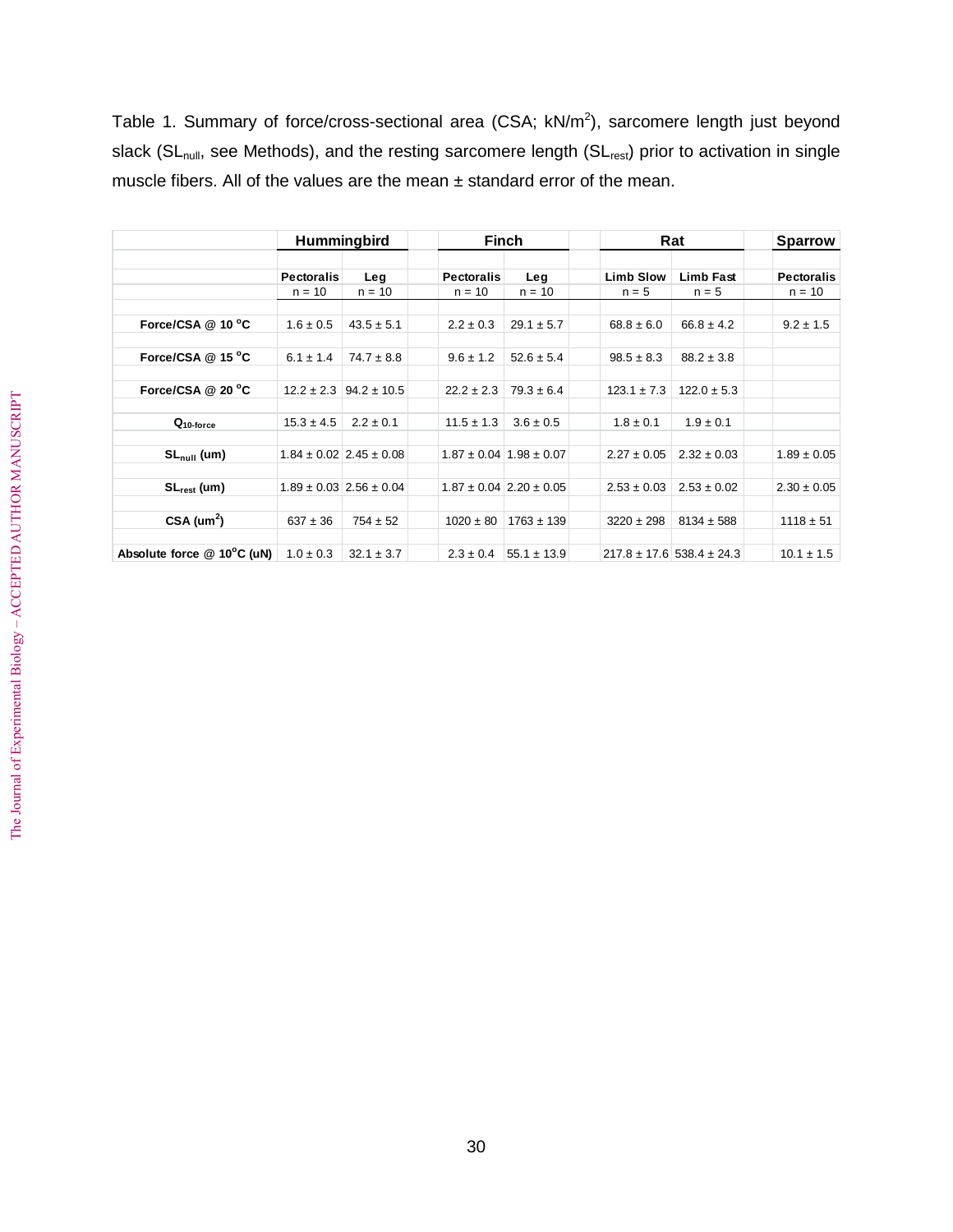

Figure 1. Representative hummingbird pectoralis fiber (top), supracorcoideus fiber (middle), and leg muscle fiber (bottom), each mounted in the experimental chamber (all at the same magnification). Scale bar =  $25 \mu m$ .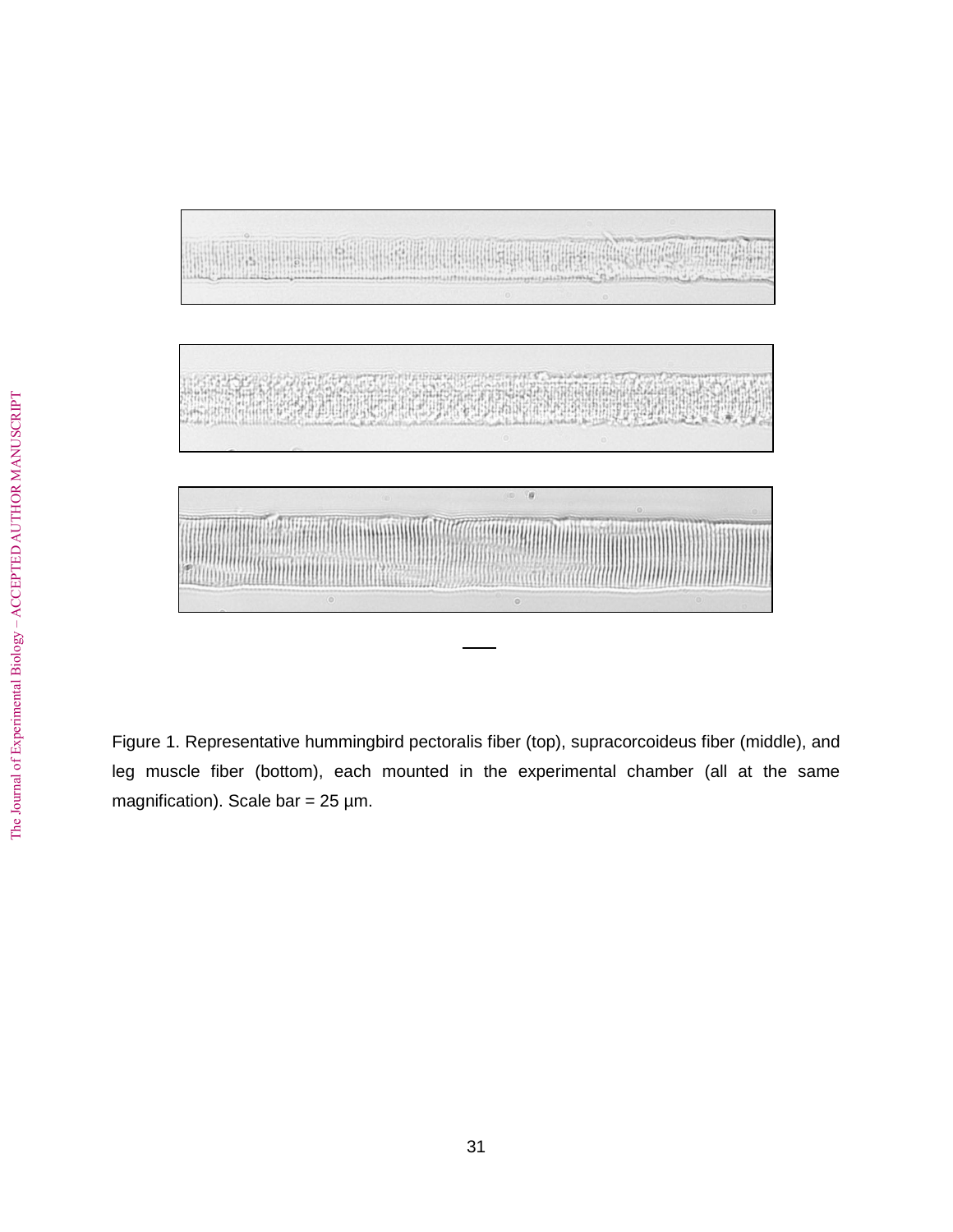

Figure 2. Force records, in pCa 4.0 solution, from a hummingbird pectoralis fiber. Top:  $10^{\circ}$ C. Middle:  $15^{\circ}$ C. Bottom:  $20^{\circ}$ C. Each mark on the horizontal axis in each panel is 50 ms. Force dropped to baseline ~100 ms after the beginning of each trace (arrow), coincident with movement of the motor to induce slack in the fiber. Active (generated) force in pCa 4.0 solution was calculated by subtracting the resting force, determined in pCa 9.0 solution, from the total force at each temperature. Active force, normalized with fiber cross-sectional area, was 4.7, 14.0 and 26.1 kN/ $m^2$  at 10, 15 and 20 $\mathrm{^oC}$ , respectively.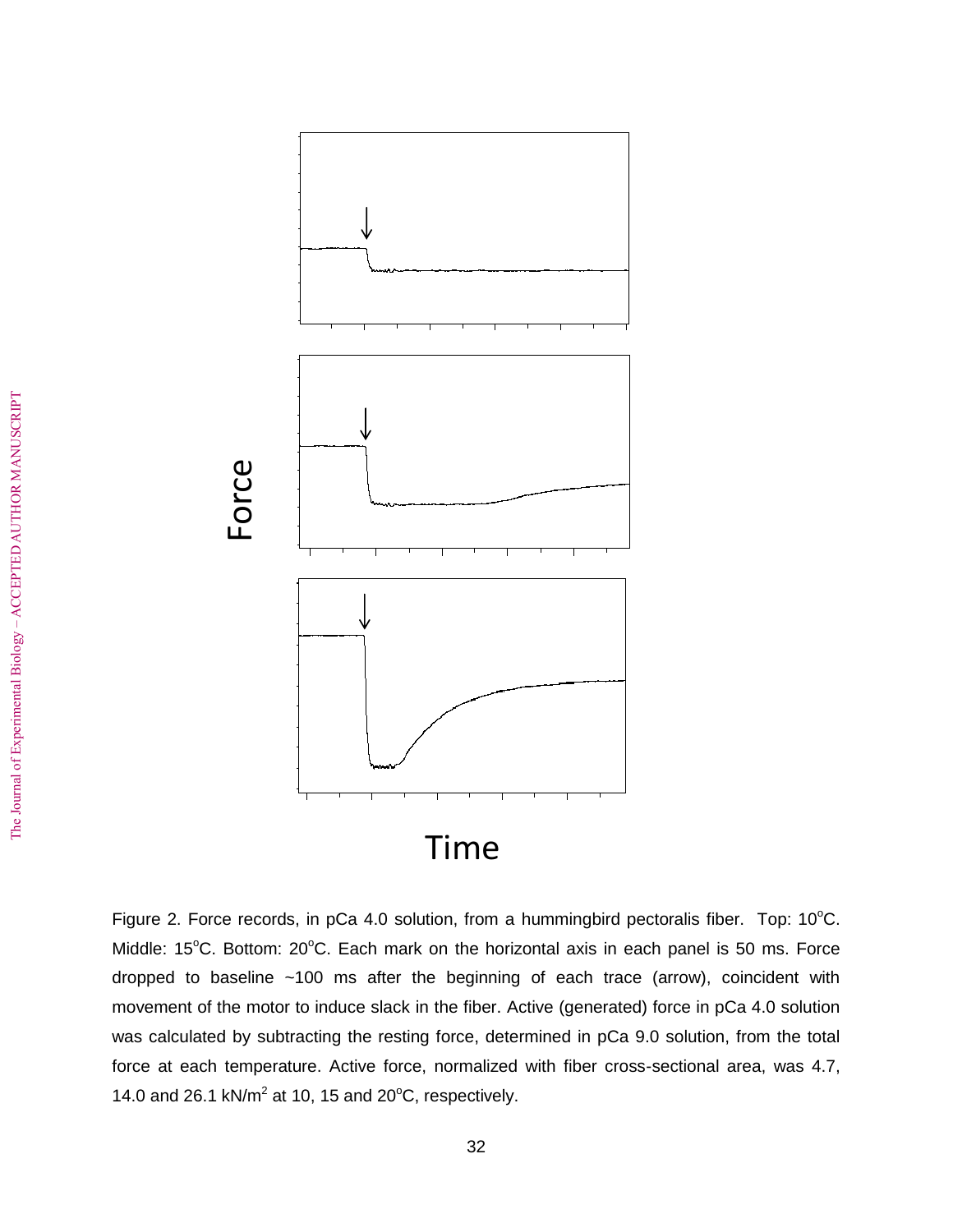

Figure 3. Force generating ability at 10°C and resting sarcomere length in all hummingbird pectoralis, supracoracoideus and leg muscle fibers. The coefficients of determination ( $R^2$ ) were 0.2219, 0.0149 and 0.0028 for pectoralis, supracoracoideus and leg fibers.